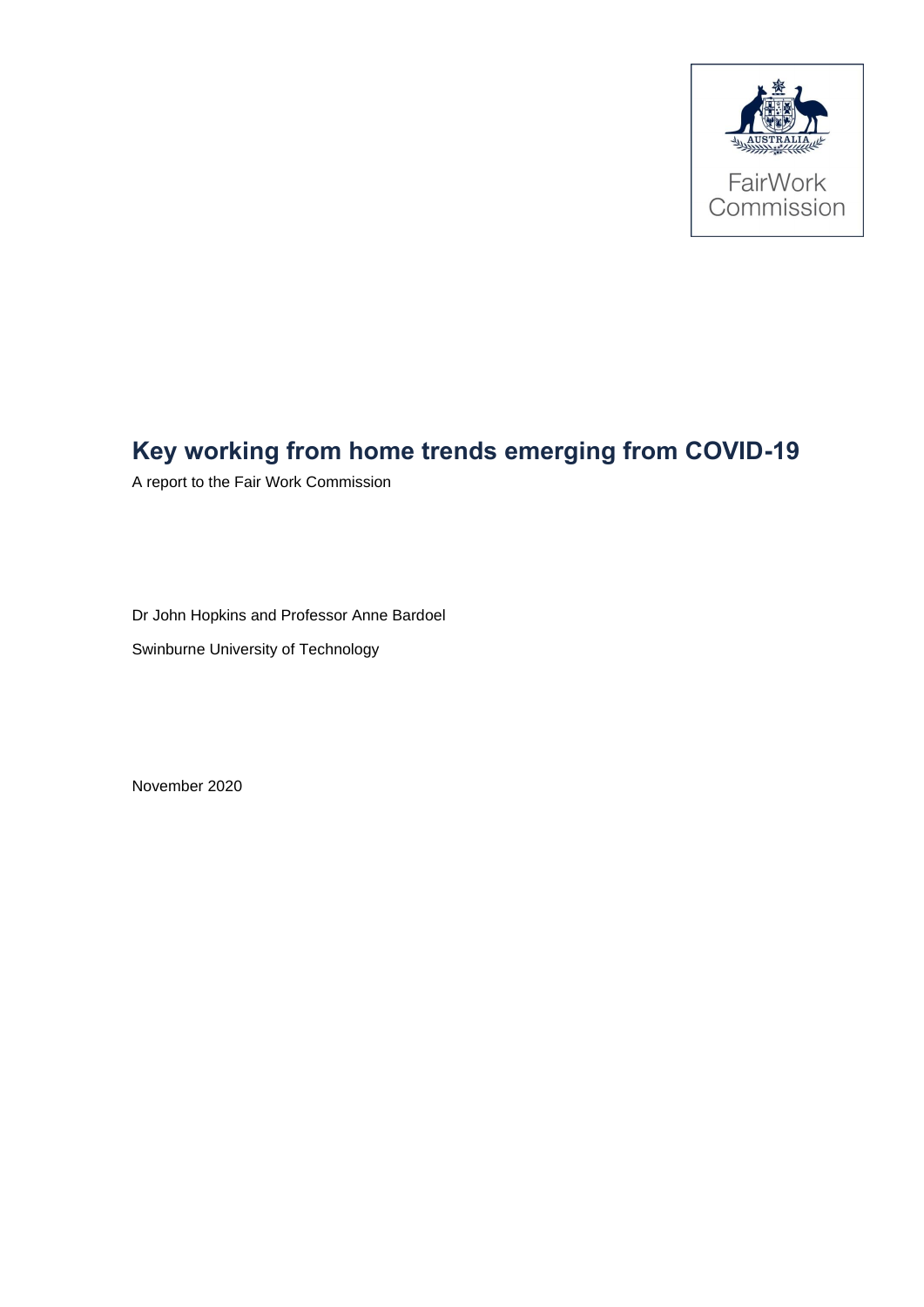The contents of this paper are the responsibility of the authors and the research has been conducted without the involvement of members of the Fair Work Commission.

#### © Commonwealth of Australia 2020

This work is copyright. You may download, display, print and reproduce this material in unaltered form only for your personal, non-commercial use or use within your organisation, or for any other use permitted under the *Copyright Act 1968*. Content from this document must be attributed as "© Commonwealth of Australia (Fair Work Commission) 2020". All other rights are reserved. Requests and inquiries concerning reproduction and rights should be directed to enquiries@fwc.gov.au. To the extent that copyright subsists in a third party, permission will be required from the third party to reuse the material.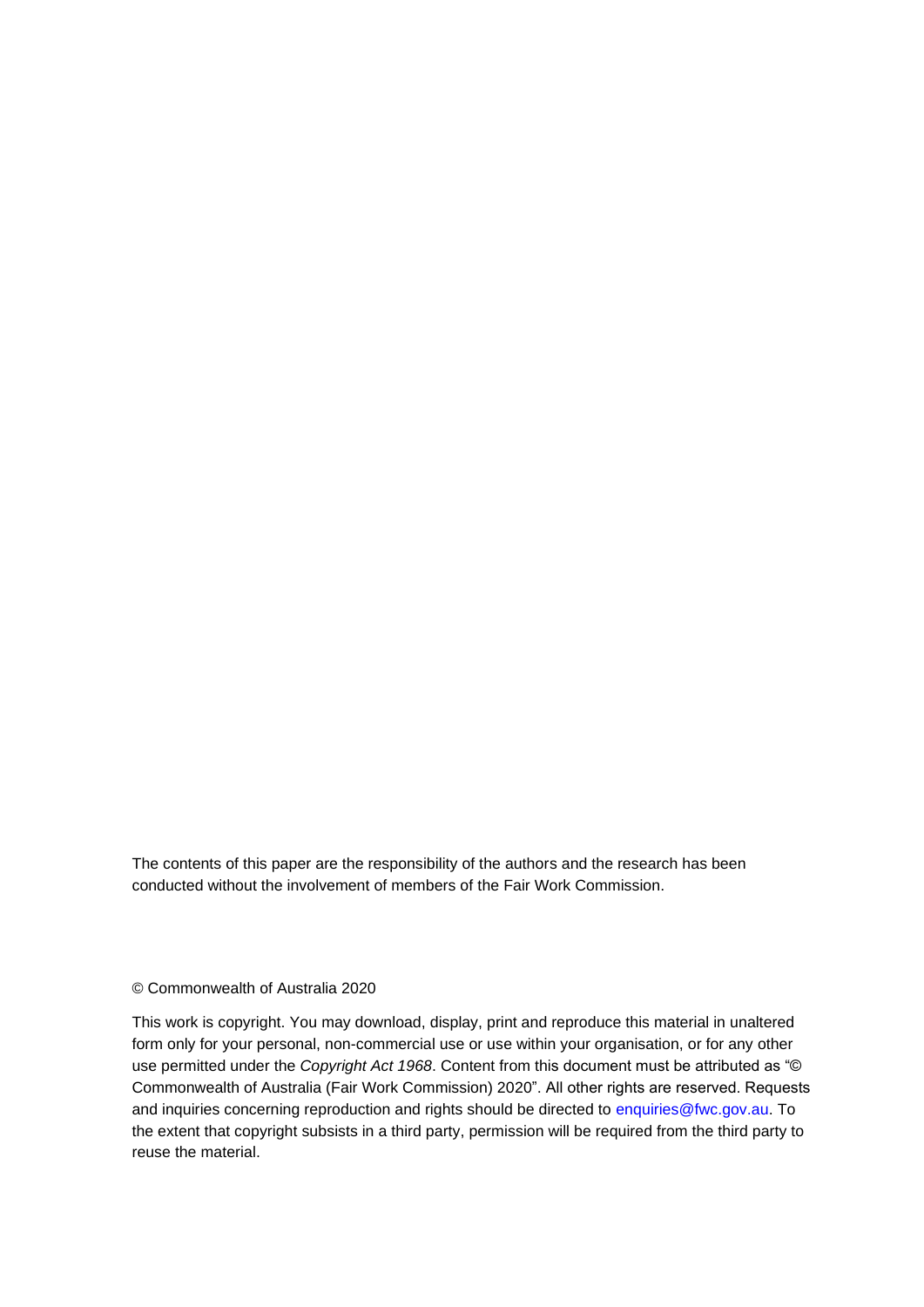# **Table of contents**

| 1            |     |  |  |  |
|--------------|-----|--|--|--|
|              |     |  |  |  |
|              |     |  |  |  |
| $\mathbf{2}$ |     |  |  |  |
|              | 2.1 |  |  |  |
|              |     |  |  |  |
|              | 2.3 |  |  |  |
|              | 2.4 |  |  |  |
|              |     |  |  |  |
| 3            |     |  |  |  |
|              | 3.1 |  |  |  |
|              |     |  |  |  |
|              | 3.3 |  |  |  |
|              |     |  |  |  |
|              |     |  |  |  |
| 4            |     |  |  |  |
|              | 4 1 |  |  |  |
|              |     |  |  |  |
|              |     |  |  |  |
| 5            |     |  |  |  |
| 6            |     |  |  |  |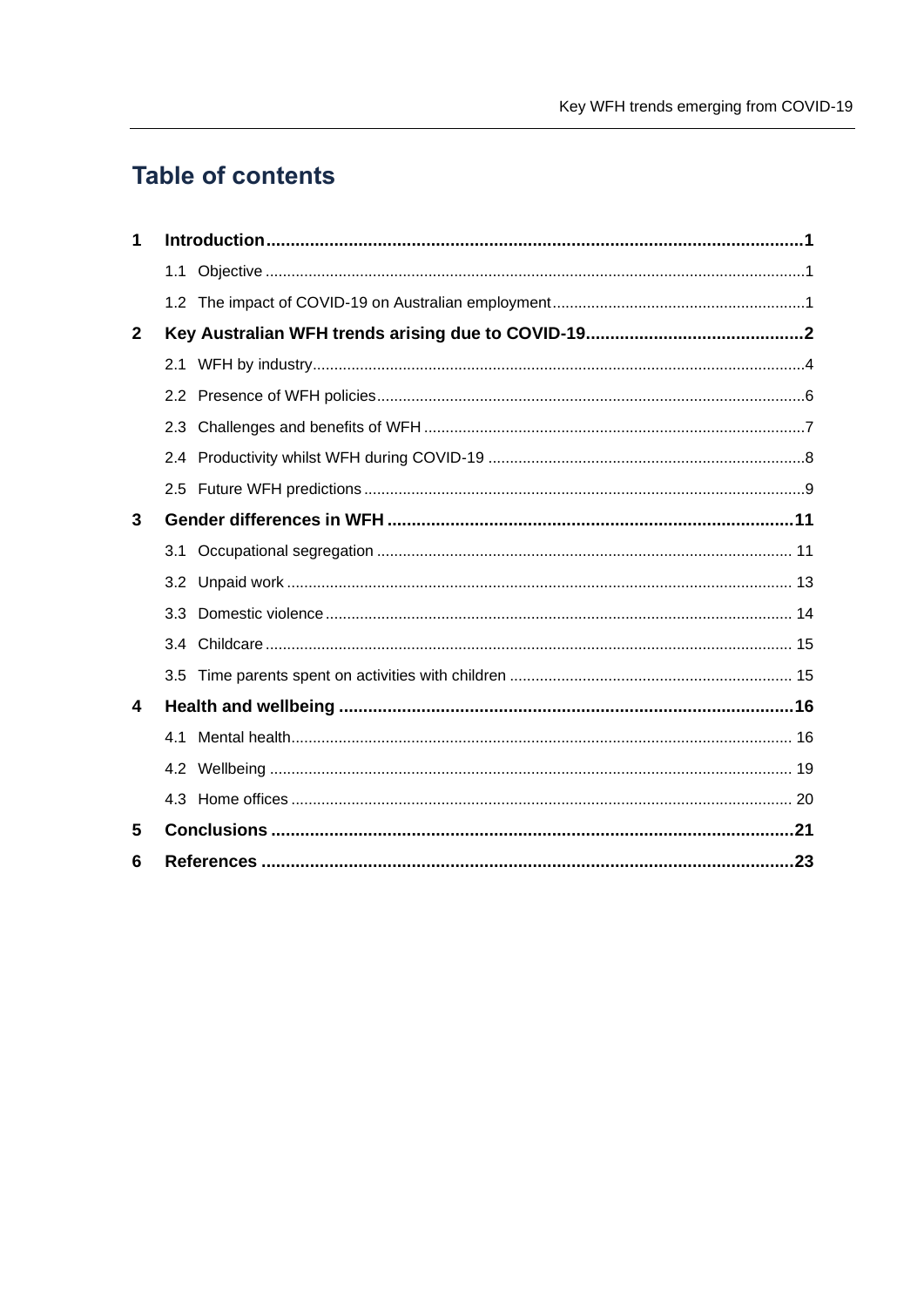# **List of tables and charts**

| Table 1: Employment changes mentioned as impacting on workers because of COVID-19  1           |
|------------------------------------------------------------------------------------------------|
| Chart 1: Employing businesses with employees currently teleworking, by employment size 3       |
| Chart 2: Proportion of remote working in NSW (2019 vs 2020 COVID-19 period)  4                 |
|                                                                                                |
| Chart 4: Proportion of businesses with employees teleworking, prior to COVID-19 and mid-       |
|                                                                                                |
|                                                                                                |
|                                                                                                |
|                                                                                                |
|                                                                                                |
|                                                                                                |
| Chart 11: Comparison of the female composition of occupations (by ISCO category) within        |
| Chart 12: Changes in frequency or severity of physical or sexual violence during the COVID-19  |
| Chart 13: How the pandemic affected how much time parents spent on activities with children 16 |
| Chart 14: Have you experienced an increase in anxiety, as a result of COVID-19?  18            |
| Chart 15: Number of breaks taken per day whilst WFH during COVID-19 19                         |
|                                                                                                |
|                                                                                                |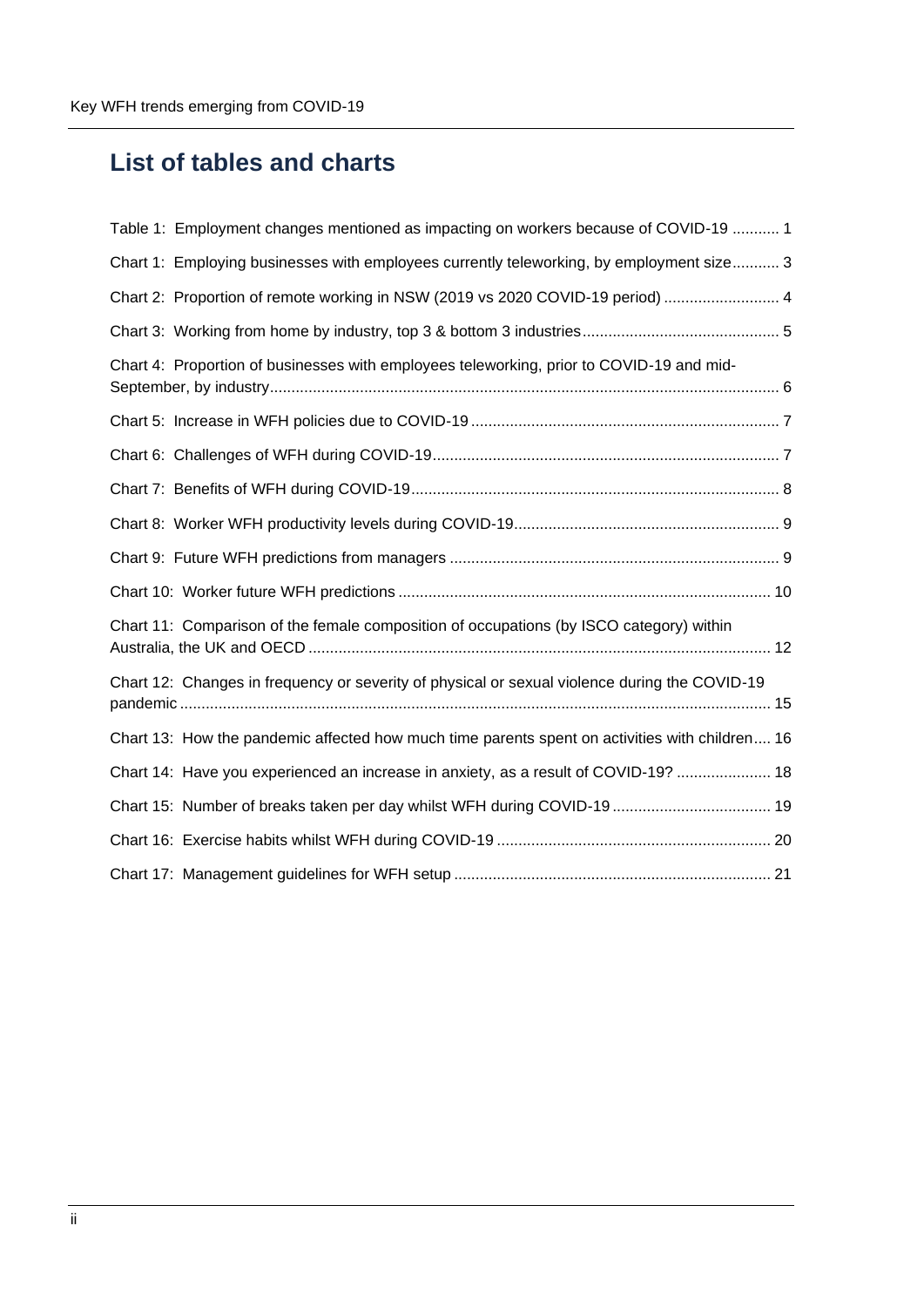# **List of abbreviations**

| <b>ABS</b>   | <b>Australian Bureau of Statistics</b>                            |
|--------------|-------------------------------------------------------------------|
| <b>AIFS</b>  | Australian Institute of Family Studies                            |
| ASU          | Australian Municipal, Administrative, Clerical and Services Union |
| Commission   | <b>Fair Work Commission</b>                                       |
| <b>HILDA</b> | Household, Income and Labour Dynamics in Australia                |
| <b>IPC</b>   | <b>Innovation and Productivity Council</b>                        |
| MJA          | The Medical Journal of Australia                                  |
| <b>NSW</b>   | New South Wales                                                   |
| US           | <b>United States</b>                                              |
| <b>WFH</b>   | Work/working from home                                            |
| <b>WGEA</b>  | <b>Workplace Gender Equality Agency</b>                           |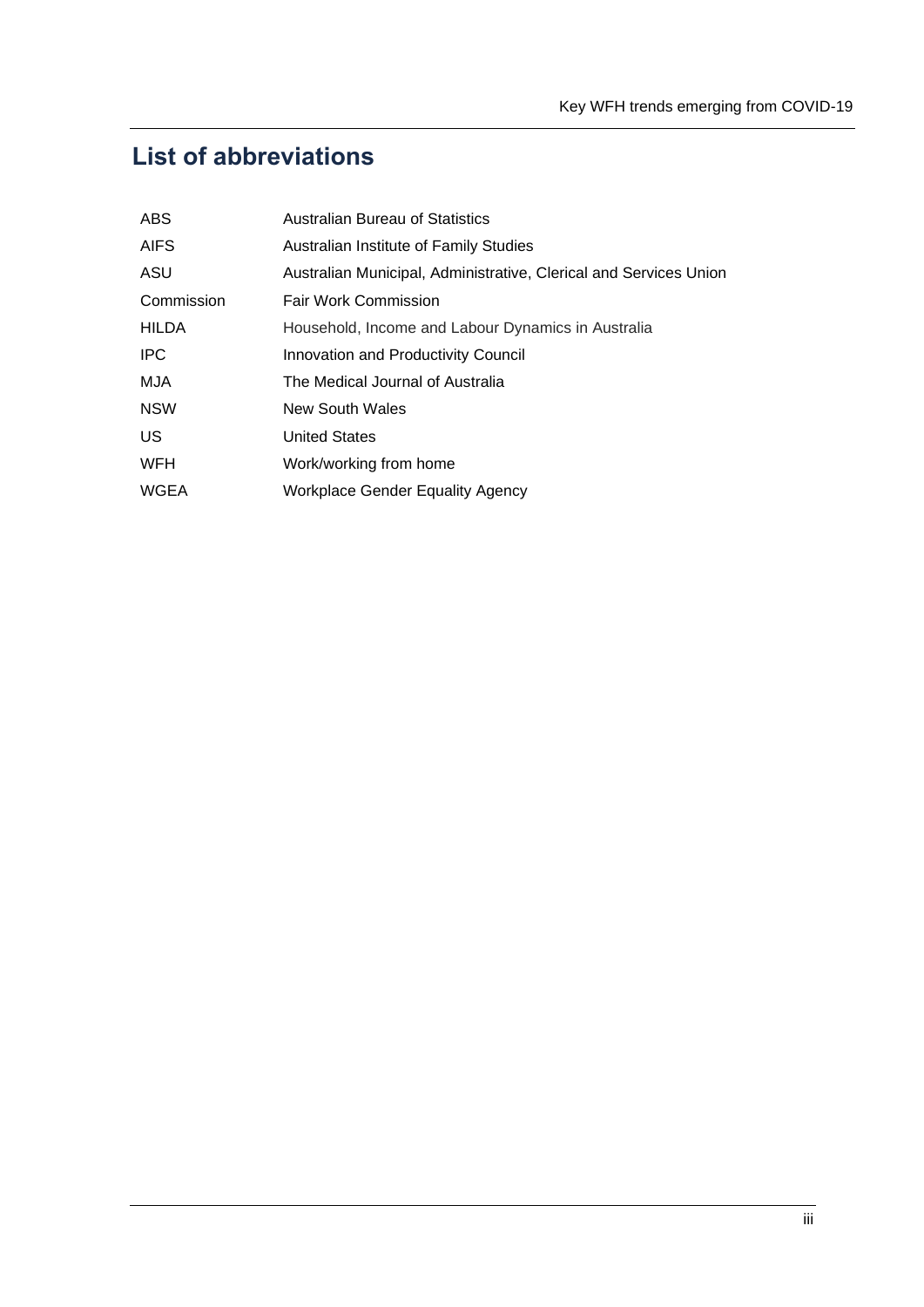## 1 Introduction

## **1.1 Objective**

The objective of this report is to identify important work from home (WFH) trends emerging in Australia in 2020 as a result of the COVID-19 pandemic. WFH is a form of teleworking, a term used to describe work conducted remotely, rather than from a fixed office or place of employment.

The report discusses findings from a range of different research projects, which were conducted between April–October 2020, with sources of data including:

- Swinburne University of Technology;
- Australian Bureau of Statistics (ABS);
- Roy Morgan;
- Workplace Gender Equality Agency (WGEA);
- NSW Innovation and Productivity Council (IPC); and
- Australian Institute of Family Studies.

## **1.2 The impact of COVID-19 on Australian employment**

Research conducted by Roy Morgan in July 2020 illustrates that two-thirds of working Australians (67 per cent) have experienced 'a change to their employment' due to the impact of COVID-19. Examples of some of these changes in working conditions include being stood down, having reduced hours, and having businesses slowed or stopped completely. However, the most significant change to employment due to the pandemic was found to be a move towards WFH.

#### <span id="page-5-0"></span>**Table 1: Employment changes mentioned as impacting on workers because of COVID-19**

|                                                     | <b>May 2020</b>       | <b>July 2020</b>      |
|-----------------------------------------------------|-----------------------|-----------------------|
| Now working from home                               | 4.3 million (28%)     | 3.9 million (25%)     |
| Having work hours reduced                           | 3.3 million (22%)     | 3.2 million (21%)     |
| My business has slowed or stopped completely        | 2.9 million (19%)     | $2.3$ million $(15%)$ |
| Had an increase in their work hours                 | 1.9 million (12%)     | 2.0 million (13%)     |
| Stood down for a period of time                     | 1.7 million (11%)     | $1.5$ million $(9\%)$ |
| No work available                                   | $1.3$ million $(9\%)$ | 1.2 million $(7%)$    |
| Had their pay reduced for same number of work hours | 880,000 (6%)          | 960,000 (6%)          |
| Been made redundant                                 | 490,000 (3%)          | 620,000 (4%)          |
| Have taken leave to avoid loss of pay               | 680,000 (4%)          | 480,000 (3%)          |
| Some other change to employment                     | 1.3 million (9%)      | 1.3 million $(8%)$    |
| <b>TOTAL Had a change to employment</b>             | 11.2 million (72%)    | 10.4 million (67%)    |
| NO changes to employment                            | 3.5 million (23%)     | 4.2 million (27%)     |
| Was not employed prior to COVID-19                  | 730,000 (5%)          | 860,000 (6%)          |
| <b>Working Australians</b>                          | 15.4 million          | 15.5 million          |

Note: The figures in each column add to over 100% as many respondents mentioned more than one employment change they have had because of the coronavirus.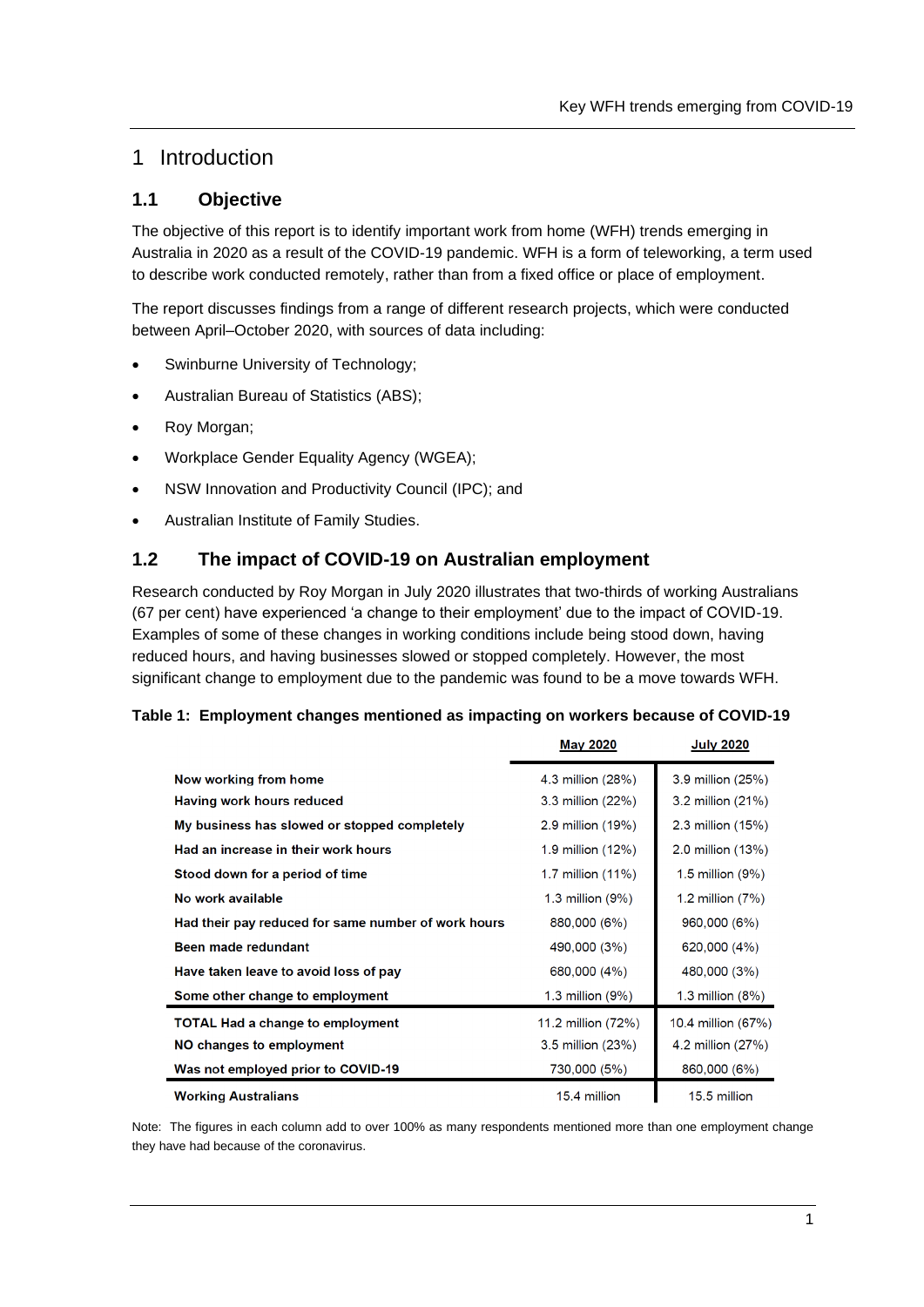Source: Roy Morgan (2020), *[Two-thirds of working Australians have had their employment impacted by COVID-19 –](http://www.roymorgan.com/findings/8501-roy-morgan-coronavirus-crisis-impact-on-employment-july-2020-202008250212) Victoria, [NSW & Tasmania hardest hit](http://www.roymorgan.com/findings/8501-roy-morgan-coronavirus-crisis-impact-on-employment-july-2020-202008250212)*, August, Article No. 8501.

This report will investigate the impacts of this move towards WFH in more detail, describing the key challenges, benefits, gender effects, and implications for health and wellbeing, in addition to future predictions for this trend.

A unique aspect of this report is the inclusion of primary research findings from an April–May 2020 survey of Australian employees WFH during lockdown, conducted by the authors (Swinburne University of Technology, May 2020). The survey collected demographic information from the participants, asked about their current WFH experiences, the management strategies that were being employed, the impact it has had on their health and wellbeing, and how likely they believed they would continue WFH in the future.

The survey involved a total of 364 Australian workers, took between 10–15 minutes to complete, and was approved by Swinburne University of Technology's Human Research Ethics Committee.

## 2 Key Australian WFH trends arising due to COVID-19

A Roy Morgan report indicated that over 4.3 million people (32 per cent of all working Australians) had been WFH since the COVID-19 pandemic shut down large parts of the Australian economy. These findings were based on interviews with 9905 Australians aged 14+ years, conducted in April–May 2020, of which 6637 were working Australians.

The report found that working women (33 per cent) were slightly more likely than men (32 per cent), to be working from home during this period, with significantly different WFH rates found between different age groups. People aged 35–49 years (38 per cent) were found to be the most likely to be WFH, closely followed by those aged 25–34 years (36 per cent), and 50–64 years (33 per cent). Far less likely to be WFH were workers at the furthest ends of the age spectrum, with only one-in-five of those aged 65+ years (23 per cent) currently WFH, and only one-in-six (17 per cent) of those aged under 25 years.

A [September 2020](https://www.abs.gov.au/statistics/economy/business-indicators/business-indicators-business-impacts-covid-19/latest-release#teleworking-and-expected-changes-to-working-hours) telephone-based survey by the ABS found more than two-in-five employing businesses (43 per cent) currently had staff teleworking, compared with 28 per cent before COVID-19 (see Chart 1). Large businesses (80 per cent) were almost twice as likely as small businesses (42 per cent) to have any employees teleworking, and were also significantly more likely to have the majority (50 per cent or more) of their workforce currently teleworking (31 per cent) compared to small businesses (21 per cent) (see Chart 1).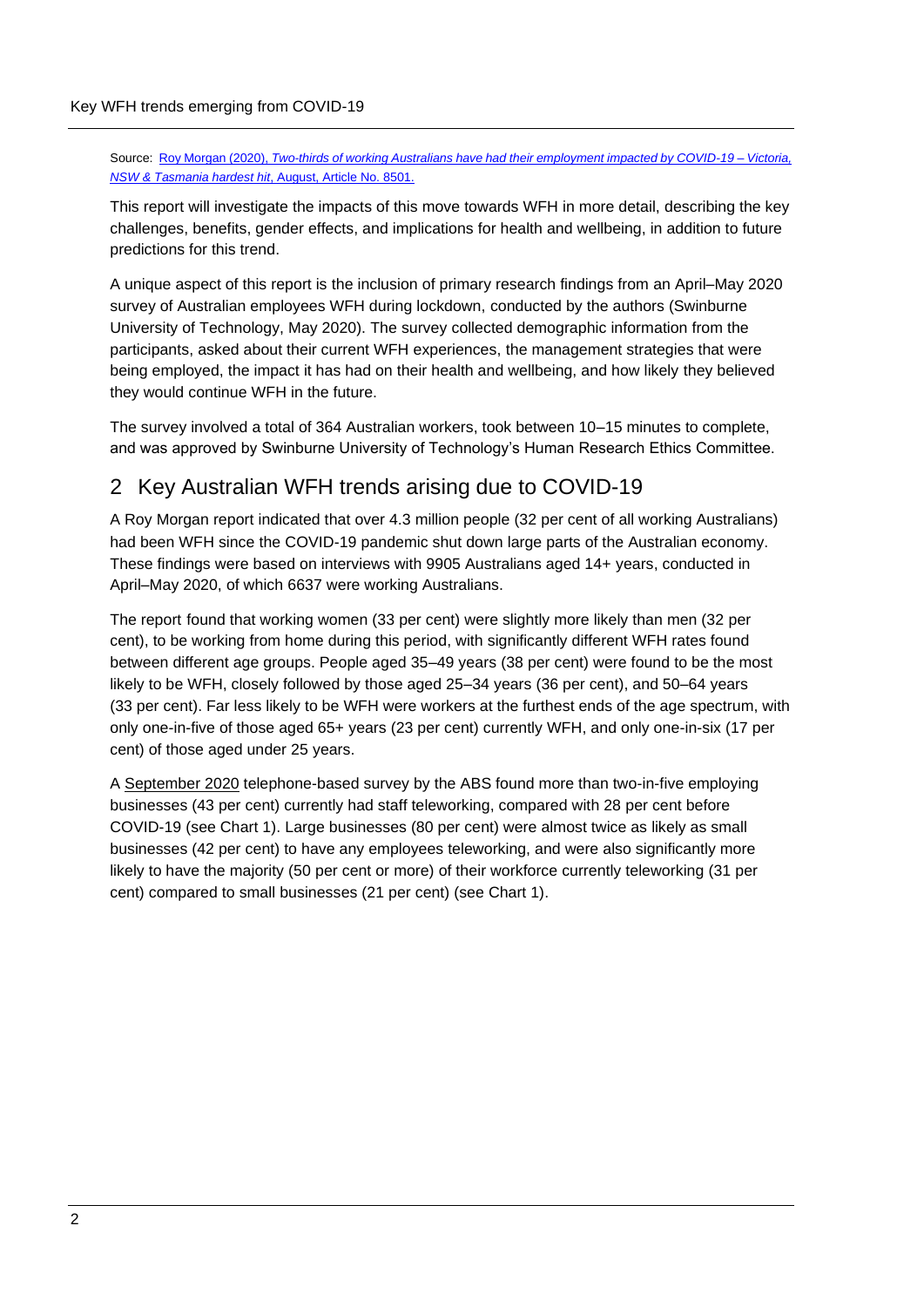

<span id="page-7-0"></span>**Chart 1: Employing businesses with employees currently teleworking, by employment size**

Source: ABS, *[Business Indicators, Business Impacts of COVID-19](https://www.abs.gov.au/statistics/economy/business-indicators/business-indicators-business-impacts-covid-19/sep-2020)*, September 2020

The September [ABS household impacts of COVID-19 report](https://www.abs.gov.au/statistics/people/people-and-communities/household-impacts-covid-19-survey/sep-2020)<sup>1</sup>, a monthly longitudinal study which collects information from around 1500 Australians, asked participants to reflect on how often they worked from home in the last four weeks compared to the period before COVID-19 restrictions. Australians with a job, who were surveyed using online forms and telephone interviews, reported that prior to the COVID-19 restrictions in March 2020:

- 12 per cent worked from home most days;
- 10 per cent worked from home at least once a week; and
- 6 per cent worked from home at least once a month.

By comparison, in the four weeks prior to 11 September 2020, Australians who currently have a job reported:

- 31 per cent worked from home most days;
- 9 per cent worked from home at least once a week; and
- 6 per cent worked from home at least once a month.

The [October update](https://www.abs.gov.au/statistics/people/people-and-communities/household-impacts-covid-19-survey/oct-2020)<sup>2</sup> of the Household Impacts of COVID-19 survey found that two in five (41 per cent) of Australians with a job were still WFH at least one day per week, during the previous fourweek period, with those in Victoria (50 per cent) and NSW (44 per cent) the most likely to be WFH in October.

<sup>1</sup> ABS 'Household Impacts of COVID-19', *September 2020*

<https://www.abs.gov.au/statistics/people/people-and-communities/household-impacts-covid-19-survey/sep-2020> <sup>2</sup> ABS 'Household Impacts of COVID-19', *October 2020*  <https://www.abs.gov.au/statistics/people/people-and-communities/household-impacts-covid-19-survey/oct-2020>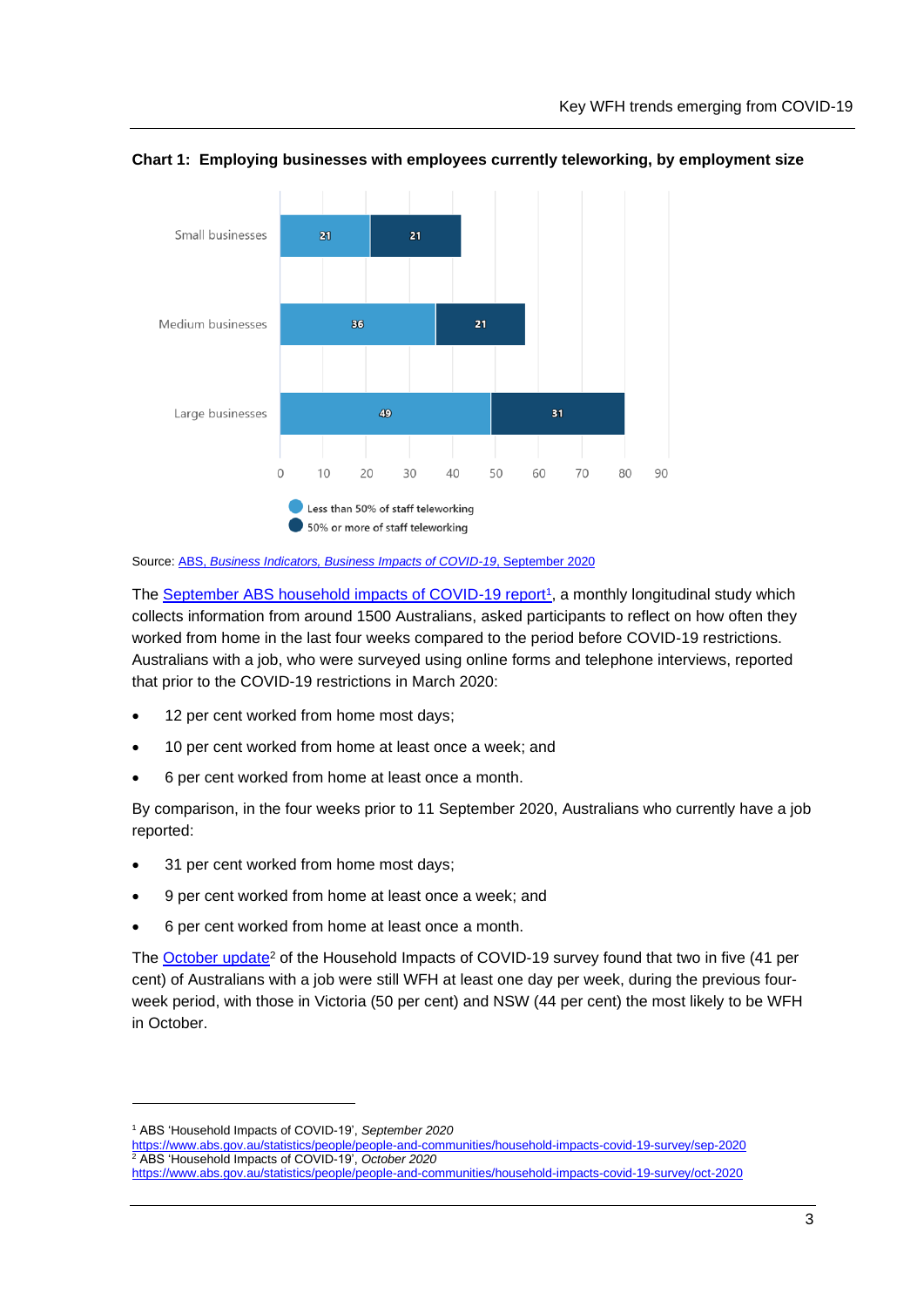Similarly, a recent NSW Innovation and Productivity Council (IPC) report<sup>3</sup> which surveyed 1500 NSW workers between August-September 2020 to understand their experiences of and attitudes toward remote working, estimates that around 60 per cent of NSW workers did at least some remote working in 2019. However, they did not do it very often, on average less than one day each week.

COVID-19 then pushed matters to the opposite extreme, and during the pandemic it was common for those who could WFH to do it full-time, and the report estimates that the overall proportion of NSW workers who were WFH rose from 18 per cent in 2019, to 43 per cent during the COVID-19 pandemic.





Note: The '2020 COVID-19 period' covers June to September 2020

Source: **[IPC Remote Working Survey 2020](https://www.treasury.nsw.gov.au/sites/default/files/2020-11/Full-Report-NSW-Remote-Working-Insights-Report-1-2020%20%281%29.pdf)** 

#### **2.1 WFH by industry**

The Roy Morgan [survey c](http://www.roymorgan.com/~/media/files/findings%20pdf/2020s/2020/june/8451-roy-morgan-working-from-home-june-2020.pdf)onducted in April–May 2020 confirmed a significant variance in WFH rates across different industries. More than half of those employed in Finance & Insurance (58 per cent) and Public Administration & Defence (51 per cent) were found to be WFH, and just under half of those working in the Communications sector (47 per cent). However, WFH levels in more 'hands-on' industries were found to be significantly lower. Fewer than one-in-six Australians working in Manufacturing (16 per cent), Transport & Storage (15 per cent), Agriculture (13 per cent) or Retail (12 per cent), had been WFH (see Chart 3).

<sup>&</sup>lt;sup>3</sup> NSW Remote Working Insights: Our experience during COVID-19 and what it means for the future of work [https://www.treasury.nsw.gov.au/sites/default/files/2020-11/Full-Report-NSW-Remote-Working-Insights-Report-1-](https://www.treasury.nsw.gov.au/sites/default/files/2020-11/Full-Report-NSW-Remote-Working-Insights-Report-1-2020%20%281%29.pdf) [2020%20%281%29.pdf](https://www.treasury.nsw.gov.au/sites/default/files/2020-11/Full-Report-NSW-Remote-Working-Insights-Report-1-2020%20%281%29.pdf)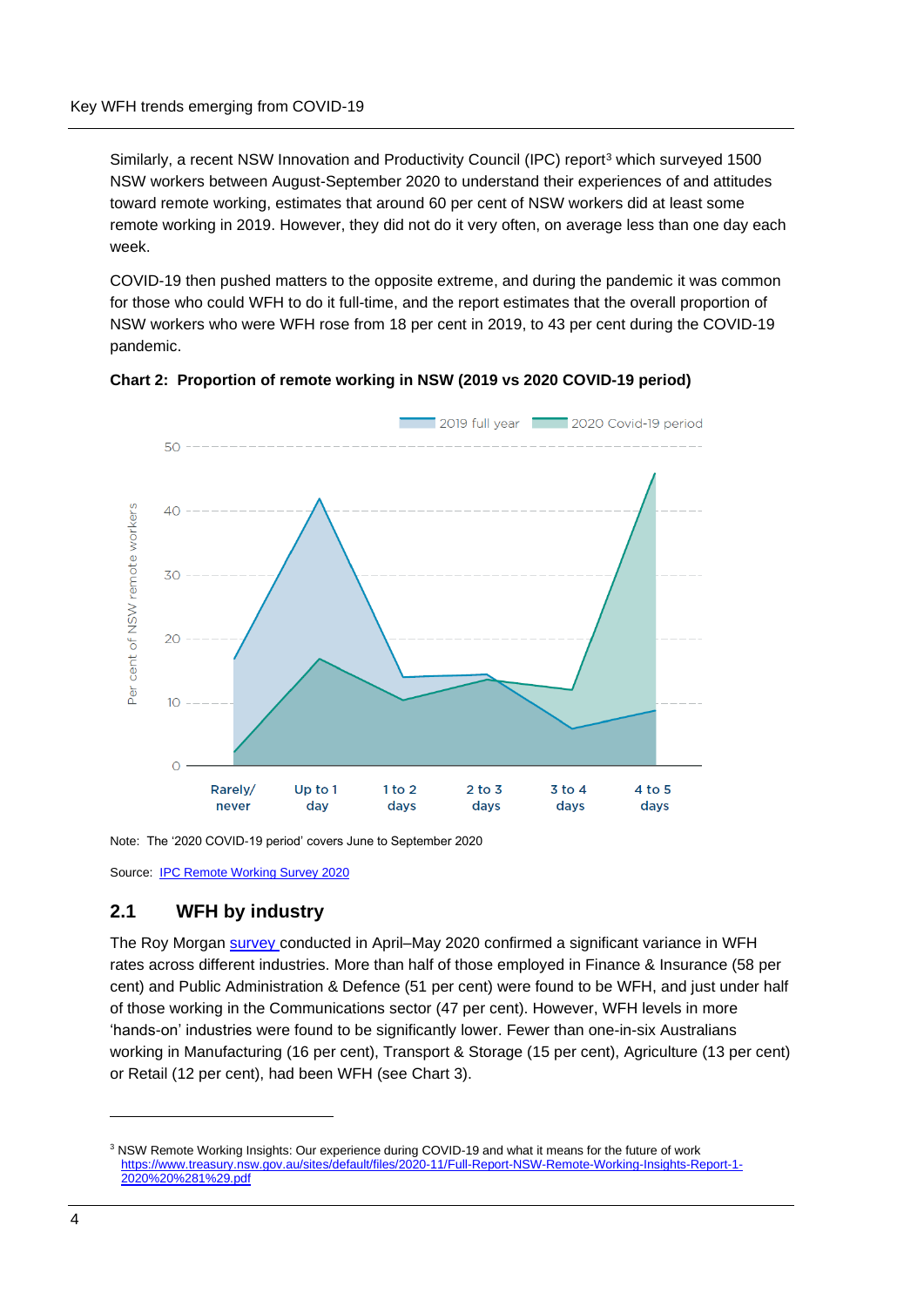

<span id="page-9-0"></span>**Chart 3: Working from home by industry, top 3 & bottom 3 industries**

Note: Roy Morgan multi-mode survey of Australians conducted from the weekend of April 17–19, 2020 through to May 29– 31, 2020, n=9905 including 6637 working Australians, aged 14+ years.

Source: [Roy Morgan, June 2020, Article No. 8451](http://www.roymorgan.com/~/media/files/findings%20pdf/2020s/2020/june/8451-roy-morgan-working-from-home-june-2020.pdf)

<span id="page-9-1"></span>[ABS Business Indicators data](https://www.abs.gov.au/statistics/economy/business-indicators/business-indicators-business-impacts-covid-19/sep-2020)<sup>4</sup> compared the proportion of employees teleworking in September 2020, by industry, with pre-COVID levels (see Chart 4). The most significant increases were identified in Education and training (29.2 per cent to 65.3 per cent), Information media and telecommunications (51.5 per cent to 80.8 per cent), and Financial and insurance services (45.3 per cent to 71.7 per cent). The industries experiencing the least change were Retail Services (33.0 per cent to 33.3 per cent) and Accommodation and Food Services (1.0 per cent to 7.4 per cent). However, all industries were found to be impacted to some extent, with increases in teleworking reported across the board (see Chart 4).

The Roy Morgan and Business Indicators findings both identify similar trends, of high WFH rates in sectors like Finance and Insurance, Administration, and Communications, compared to much lower WFH rates in 'hands on' industries, like Retail and Transport.

<sup>4</sup> ABS 'Business Indicators, Business Impacts of COVID-19', *September 2020*  <https://www.abs.gov.au/statistics/economy/business-indicators/business-indicators-business-impacts-covid-19/sep-2020>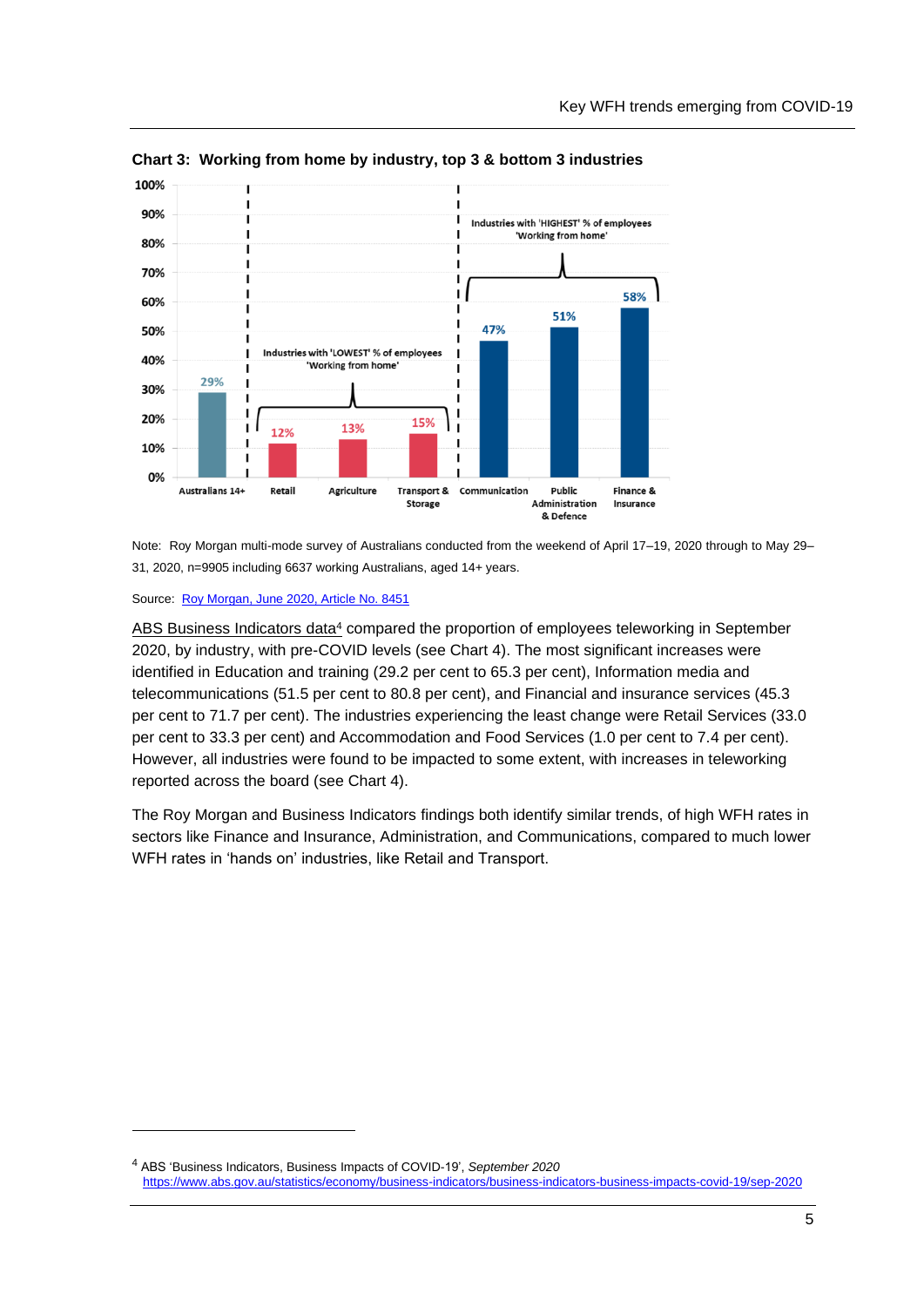#### **Chart 4: Proportion of businesses with employees teleworking, prior to COVID-19 and mid-September, by industry**



Note: Excludes those that did not know the proportion of employees teleworking

Source: Fair Work Commission (2020), *Information note – [Working from home](https://www.fwc.gov.au/documents/documents/resources/covid-19-information/information-note-covid-19-working-from-home-2020-10-01.pdf)*, 1 October.

#### **2.2 Presence of WFH policies**

Results from the Swinburne University of Technology online survey indicated there had been a significant increase in the number of organisations with a formal WFH policy, due to the emergence of the pandemic.

Prior to COVID-19, around only 60 per cent of Australian organisations reported having a formal WFH policy, whilst 78 per cent had one in place by May 2020 (see Chart 5). At the time of the survey, 8 per cent of organisations still did not have a WFH survey, and 14 per cent of participants did not know if their organisation had one or not.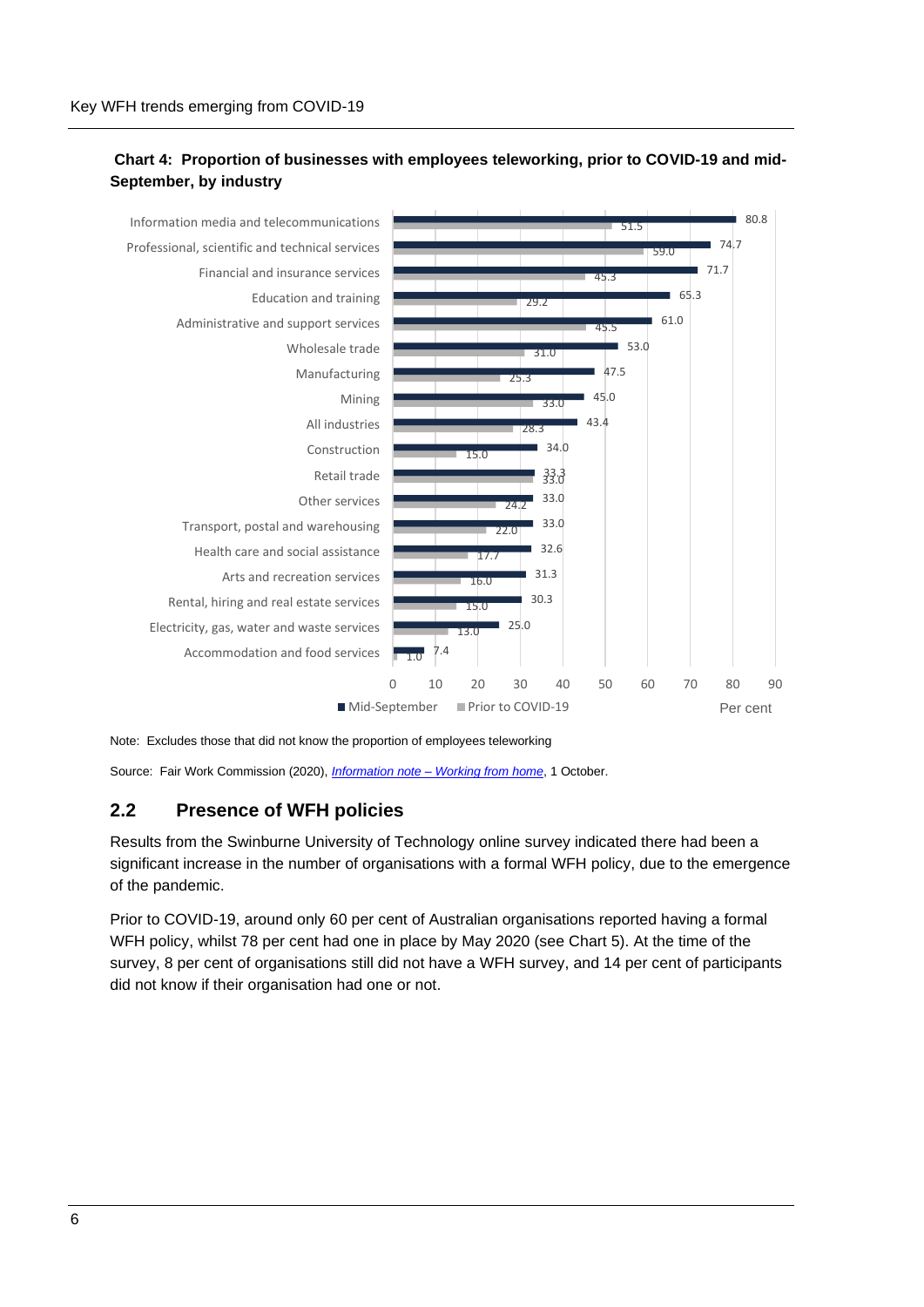



#### <span id="page-11-0"></span>**Chart 5: Increase in WFH policies due to COVID-19**

Source: [Swinburne University of Technology, May](https://workflex.solutions/research) 2020

#### **2.3 Challenges and benefits of WFH**

The recent transition to full-time WFH, due to the impact of COVID-19, has resulted in a range of both challenges and benefits for workers (see Charts 6 and 7).

Almost half (47 per cent) of the participants in the recent [Swinburne survey](https://workflex.solutions/research) indicated that they were struggling with the 'blurring' of the boundary between work and home life, more than two-in-five (41 per cent) found distractions at home to be a challenge, whilst more than one-third had trouble switching off after work (37 per cent) and staying motivated (34 per cent).



<span id="page-11-1"></span>**Chart 6: Challenges of WFH during COVID-19**

Source: [Swinburne University of Technology, May](https://workflex.solutions/research) 2020

Despite the many challenges of WFH during COVID-19, workers were also able to identify a range of benefits. Almost 90 per cent of those WFH full-time during COVID-19 saw a benefit in not having to commute to work, around two-thirds felt this arrangement allowed them greater flexibility (68 per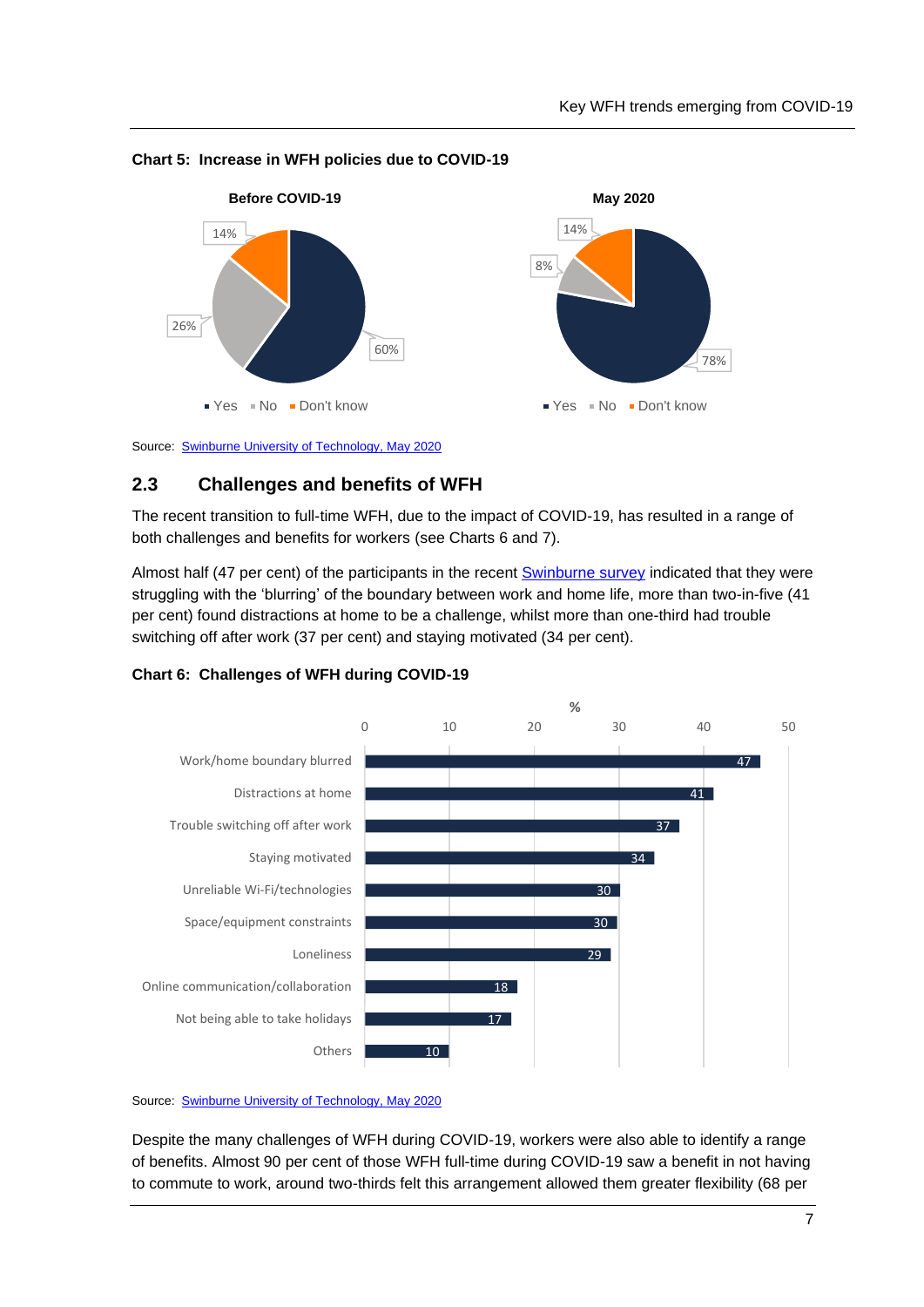cent) and led to financial savings (65 per cent), whilst almost half (48 per cent) said it enabled them to spend more time with family or friends.



<span id="page-12-0"></span>

Source: **[Swinburne University of Technology, May](https://workflex.solutions/research) 2020** 

Previous research in 2019 from [Hopkins & McKay](https://www.sciencedirect.com/science/article/abs/pii/S0040162518301549?via%3Dihub)<sup>5</sup> illustrates that not having to commute saves the average Australian worker 2 hours per day, or 10 hours per week.

#### **2.4 Productivity whilst WFH during COVID-19**

From a productivity perspective, the transition to WFH due to COVID-19 has led to mixed results (see Chart 8). Around one-third of participants (34.5 per cent) felt they were more productive when WFH, but a similar number felt they were less productive (30 per cent), whilst the remaining third believed their productivity level was about the same as normal (36 per cent).

To better understand why some participants were more productive WFH during COVID-19, whilst others were less productive, simple correlations were performed and confirmed a number of trends. Significant relationships were found to exist between higher productivity and:

- those who are given clear work expectations e.g. structure, responsibilities, precise objectives and performance measures;
- workers who create daily goals and build structure into their day; and
- those who receive encouragement to create a routine and establish a space that is work specific.

<sup>5</sup> Hopkins, JL & McKay, J 2019, 'Investigating 'Anywhere Working' as a Mechanism for Alleviating Traffic Congestion in Smart Cities,' *Technological Forecasting & Social Change*, Vol. 142, May, pp. 258-272 <https://www.sciencedirect.com/science/article/abs/pii/S0040162518301549?via%3Dihub>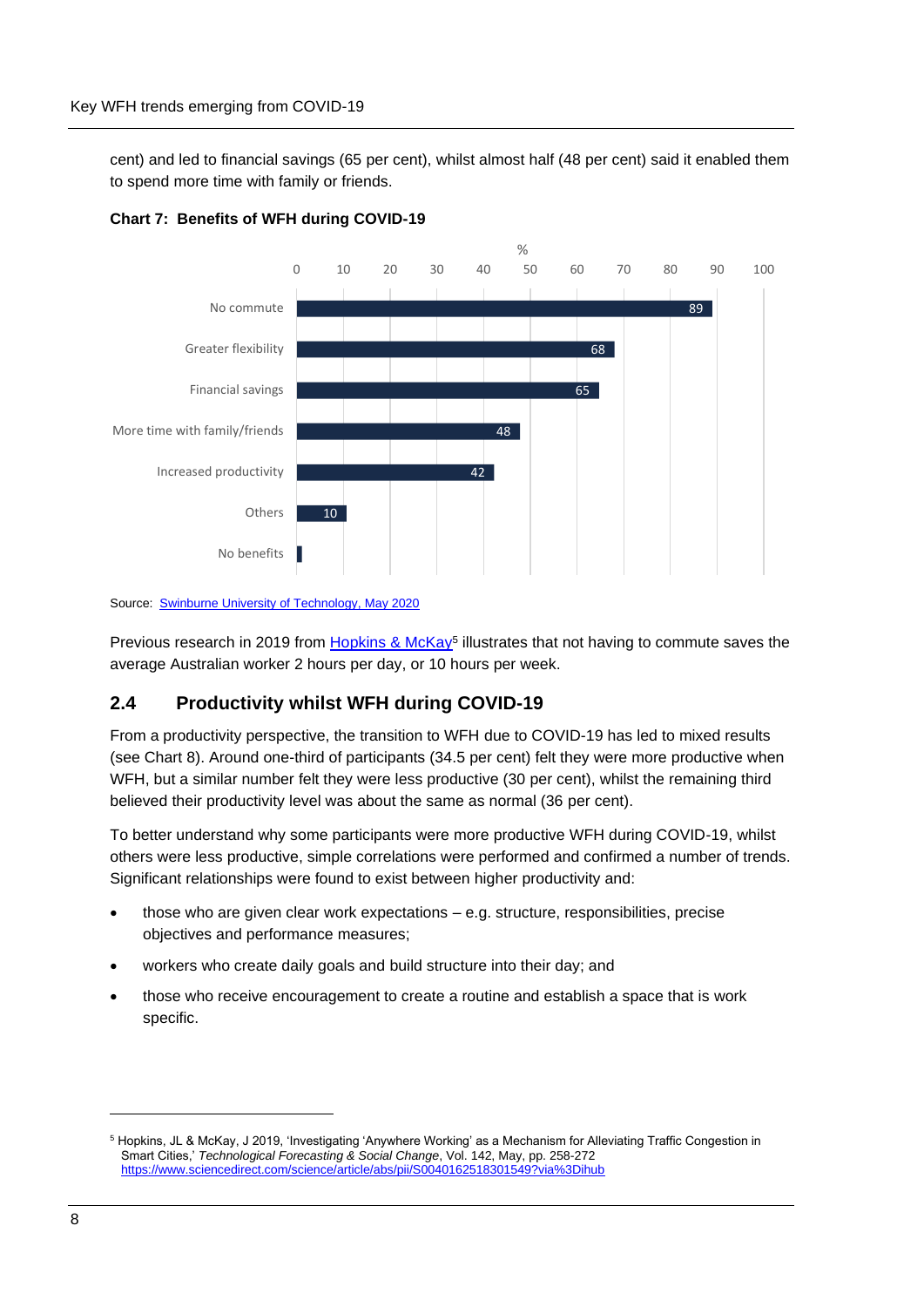

<span id="page-13-0"></span>**Chart 8: Worker WFH productivity levels during COVID-19**

Source: [Swinburne University of Technology, May](https://workflex.solutions/research) 2020

## **2.5 Future WFH predictions**

As part of their [September 2020](https://www.abs.gov.au/statistics/economy/business-indicators/business-indicators-business-impacts-covid-19/latest-release#teleworking-and-expected-changes-to-working-hours) telephone-based survey, the ABS asked if they expect staff to continue to telework once restrictions are lifted and conditions stabilise, and three-in-ten employing businesses (29 per cent) reported that they did.

Similarly, more than three-quarters of Australian managers (77 per cent) in the Swinburne survey believed their staff will WFH either more (63 per cent), or significantly more (14 per cent), in the future than they did prior to COVID-19 (see Chart 9).



<span id="page-13-1"></span>**Chart 9: Future WFH predictions from managers**

Source: [Swinburne University of Technology, May](https://workflex.solutions/research) 2020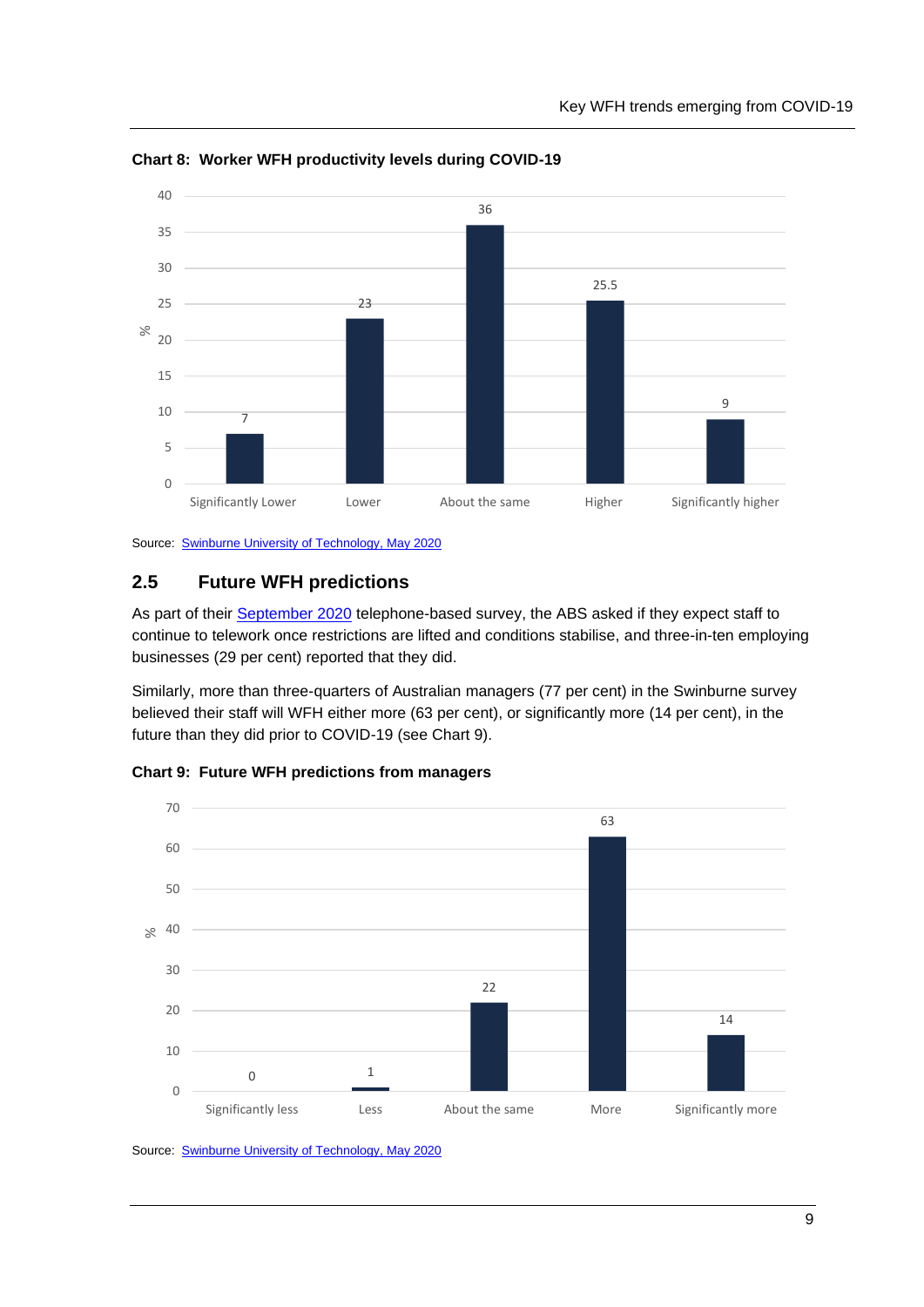Management perspectives on future WFH trends are particularly important, as they are often the decision-makers when it comes to addressing applications for workplace flexibility lodged by employees.

With regards to the employees themselves, the same study found that whilst nearly three-quarters (72 per cent) of workers did not WFH on any kind of regular basis prior to COVID-19 (less than 1 day per week), only 10 per cent now believe they will not WFH again in the future.

The median number of days that workers expect to WFH in the future, once all COVID restrictions have been fully removed, was found to be 1 day per week (compared with the pre-COVID median of 'sometimes').



<span id="page-14-0"></span>



Whilst WFH during COVID-19 is an extreme case, with workers being forced into WFH full-time in order to contain the spread of a pandemic, WFH should not necessarily be regarded as an all-ornothing practice. The recent NSW Innovation and Productivity Council study<sup>6</sup>, found that whilst only 5 per cent of us can perform all our tasks remotely, half of us can work remotely for at least two days a week.

It found that NSW workers like WFH, but also value working together in person, with a hybrid model of blending both work types being the preferred arrangement. Once all COVID-19 restrictions have been removed, the report believes that the key challenge will be finding a flexible mix of workspaces, policies and practices that caters to these preferences.

<sup>6</sup> NSW Remote Working Insights: Our experience during COVID-19 and what it means for the future of work [https://www.treasury.nsw.gov.au/sites/default/files/2020-11/Full-Report-NSW-Remote-Working-Insights-Report-1-](https://www.treasury.nsw.gov.au/sites/default/files/2020-11/Full-Report-NSW-Remote-Working-Insights-Report-1-2020%20%281%29.pdf) [2020%20%281%29.pdf](https://www.treasury.nsw.gov.au/sites/default/files/2020-11/Full-Report-NSW-Remote-Working-Insights-Report-1-2020%20%281%29.pdf)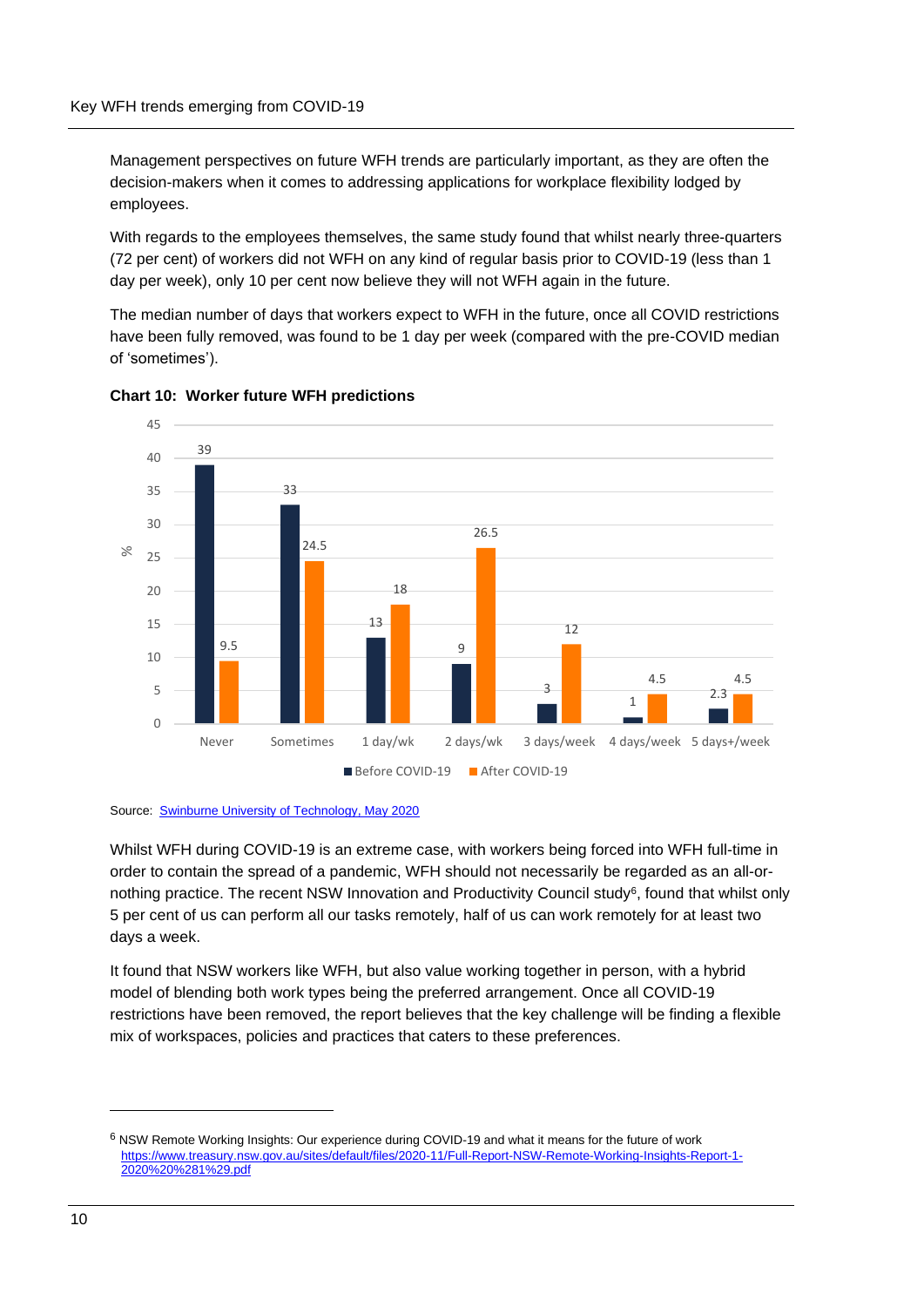# 3 Gender differences in WFH

Research by [Roy Morgan](http://www.roymorgan.com/~/media/files/findings%20pdf/2020s/2020/june/8451-roy-morgan-working-from-home-june-2020.pdf) analysed those in the workforce who had experienced a change in employment due to COVID-19 which resulted in WFH, and found that women were slightly more likely to be WFH than men. Given that women may face additional burdens during WFH, due to the likes of unpaid work, it is pertinent to understand whether women have different experiences than men when WFH.

Turning to international findings, [Catalyst](https://www.catalyst.org/research/covid-19s-detrimental-effect-on-gender-equality-quick-take/)<sup>7</sup> has identified two major factors impacting women and work during COVID-19 which are:

- occupational/sector segregation; and
- unpaid work.

These and other factors are discussed in the sections below.

## **3.1 Occupational segregation**

Globally, women are over-represented in occupations and sectors hit especially hard during the pandemic.

Based on 2018 data from the Household, Income and Labour Dynamics in Australia (HILDA) survey (Wave 18) pre-COVID, Table 2 provides data on the prevalence of working from home arrangements for employees by occupation. The main findings show that:

- The highest proportions of employees that had worked any usual hours at home were Managers and Professionals, followed by Clerical and administrative workers. Machinery operators and drivers, Labourers, and Community and personal services workers had the lowest proportions.
- The highest proportion of employees with home-based work entitlements were Managers, Clerical and administrative workers and Professionals, while Labourers, and Machinery operators and drivers had the lowest.

<sup>&</sup>lt;sup>7</sup> Catalyst. Covid-19's detrimental effect on gender equality: Quick take. August 19, 2020. <https://www.catalyst.org/research/covid-19s-detrimental-effect-on-gender-equality-quick-take/>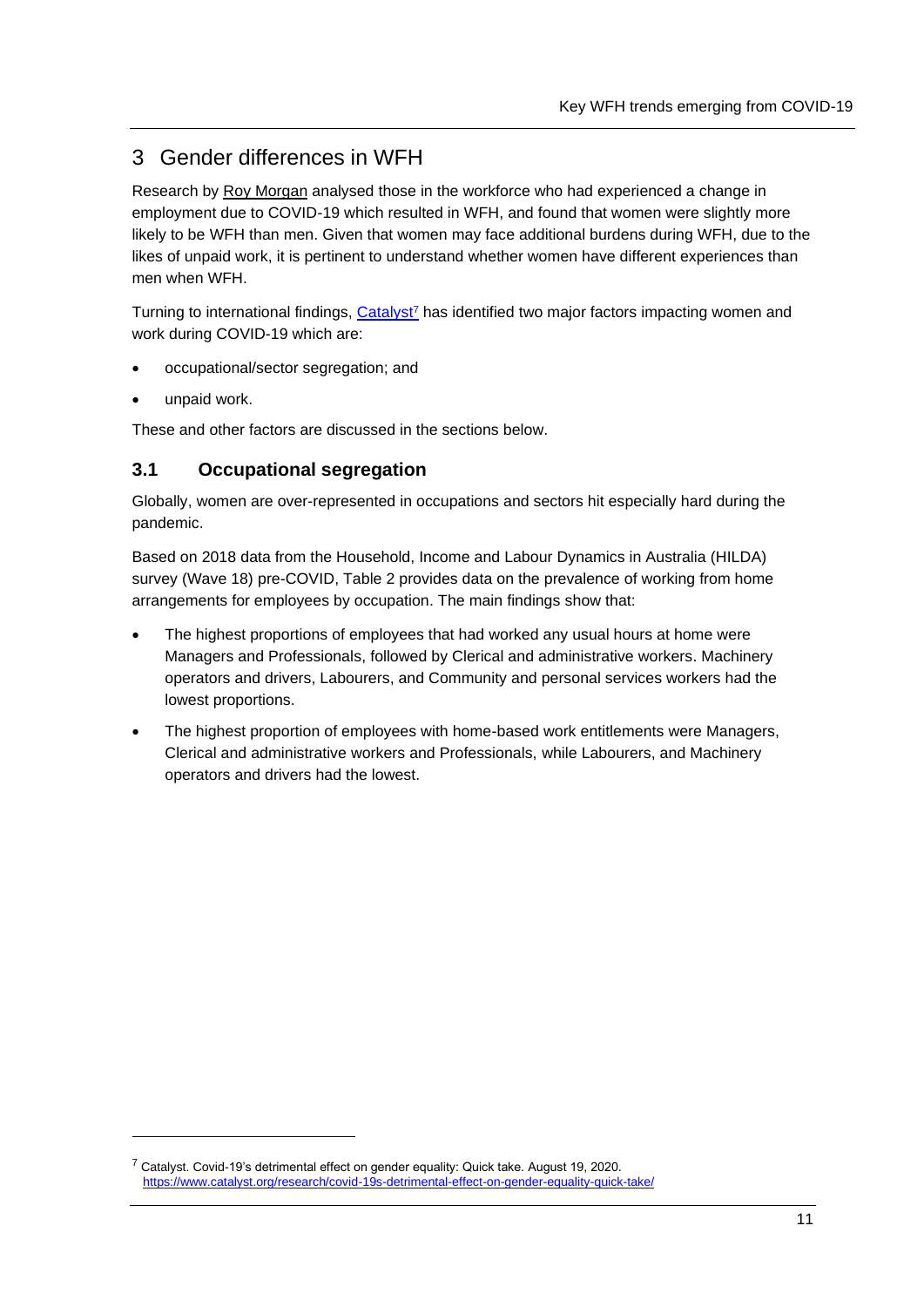|                                        | Any usual working<br>hours worked at<br>home | Have<br>home-based work<br>as a workplace<br>entitlement |
|----------------------------------------|----------------------------------------------|----------------------------------------------------------|
|                                        | $(\% )$                                      | $(\%)$                                                   |
| Managers                               | 45.5                                         | 53.2                                                     |
| Professionals                          | 39.1                                         | 44.9                                                     |
| Technicians and trades workers         | 11.7                                         | 18.6                                                     |
| Community and personal service workers | 5.7                                          | 11.5                                                     |
| Clerical and administrative workers    | 14.5                                         | 45.3                                                     |
| Sales workers                          | 8.2                                          | 10.9                                                     |
| Machinery operators and drivers        | 3.6                                          | 6.2                                                      |
| Labourers                              | 4.1                                          | 5.5                                                      |

#### **Table 2: Working from home arrangements, by occupation, HILDA survey 2018**

Note: ^Proportions are based on employees that work 'any usual working hours' at home. For example, 39.1 per cent of Professionals work from home, and 42.1 per cent of these employees have a formal working from home arrangement with their employer.

Source: Fair Work Commission (2020), *Information note – [Working from home](https://www.fwc.gov.au/documents/documents/resources/covid-19-information/information-note-covid-19-working-from-home-2020-08-31.pdf)*, 31 August, Table 2; HILDA, Wave 18.

Analysis by the Workplace Gender Equality Agency (WGEA) found that Australia has very high female representation within the Clerical support workers occupational category (see Chart 11). Female representation nears 80 per cent, making this occupational category female-dominated, and Australia's female representation is notably higher than the UK and OECD average.



<span id="page-16-0"></span>**Chart 11: Comparison of the female composition of occupations (by ISCO category) within Australia, the UK and OECD**

#### Source: [WGEA \(Segregation in Australia's Workforce Fact Sheet\)](https://www.wgea.gov.au/data/fact-sheets/gender-segregation-in-australias-workforce)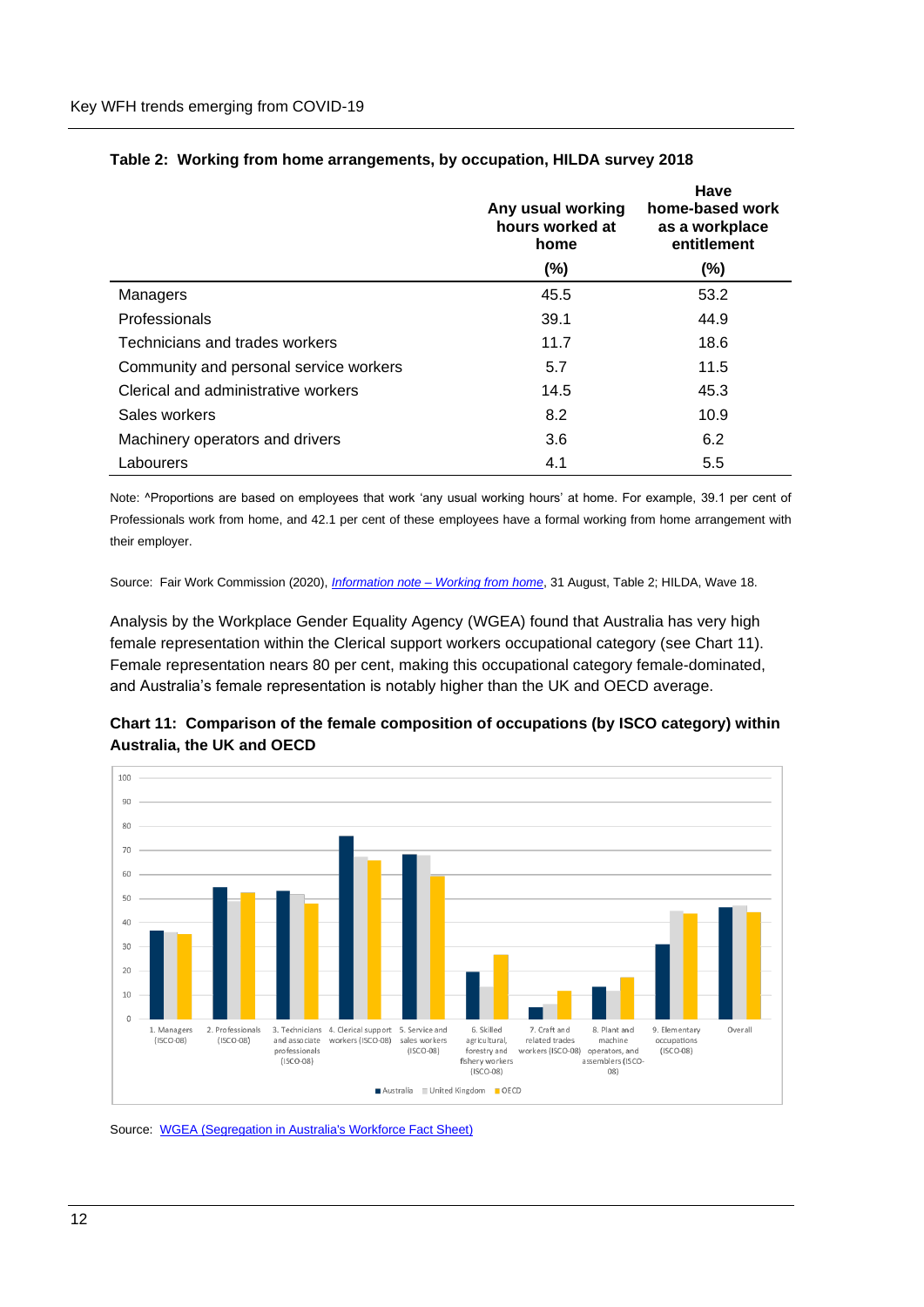Among Australian Clerical and administrative workers, the decline in employment in the ABS Labour Force survey for the May quarter 2020 was the lowest of all occupational groups (–0.9 per cent), while there was a relatively small increase in the August quarter 2020 (0.4 per cent).<sup>8</sup> Although women are disproportionally represented in sectors impacted by COVID-19 job losses in Australia, the issue of unemployment may be less significant than for those who work in other types of occupations. Indeed, some U.S. evidence suggests WFH is more consistent with white-collar occupations in non-manufacturing industries, which may cushion against unemployment, and increase the probability of women remaining employed during the pandemic. 9

## **3.2 Unpaid work**

The unequal burden of unpaid care and household work has long affected women's labor force outcomes and has relevance in the Australian context. The closure of schools and childcare has amplified existing disparities in unpaid care work, which has universally fallen more heavily on women. Since April 2020, [WGEA](ttps://www.wgea.gov.au/topics/gendered-impact-of-covid-19) has been monitoring the impact of COVID-19 on the Australian workforce, and emerging data has shown that men and women are being impacted differently by the global health pandemic. More women than men are reporting spending more time caring for children and adults and doing household chores.

A study of 1536 parents in dual-earner couples in Australia, conducted by [Craig and Churchill](https://doi.org/10.1111/gwao.12497) during lockdown in May 2020, found that absolute daily hours in housework and household management were higher for mothers than fathers (3.09 vs. 2.4 hours during COVID-19), and higher than before the pandemic (2.13 vs. 1.66 hours). The study found that Australian fathers had significantly lowered the gender gap in both active and supervisory care of children. Before COVID-19, mothers averaged 3.41 daily hours in active care of children, compared to 2.21 daily hours for fathers. During COVID-19, fathers' hours went up to 3.64 hours per day whereas mothers went up to 5.13 hours per day. However, women were more likely than men to do more housework and household management than men, suggesting that during the pandemic, men preferred to increase their time with children rather than doing household work. The survey revealed that women reported their subjective experience of time pressure to be lower during the pandemic than before, as the rigid time pressures of leaving for work, picking up children from school, cooking dinner, and helping with homework, bathing etc. were absent.

The recent annual survey commissioned by the Centre for Future Work at the Australian Institute asked whether, for those workers with additional caring responsibilities, their employers had made time allowances to account for these responsibilities.<sup>10</sup> Consistent with Craig and Churchill's (2020) study, men were more likely to say their caring responsibilities increased more than women (30 per cent, as compared to 25 per cent for women), but this change occurred relative to a lower baseline. However, the survey also found that men were more likely to get flexibility to discharge increased caring responsibilities from their employer and retain the same pay (57 per cent), compared to women (39 per cent).

<sup>8</sup> Information Note-Clerks Award and COVID-19 (September 25, 2020) [https://www.fwc.gov.au/documents/documents/awardmod/variations/2020/am202095-information-note-clerks-award-](https://www.fwc.gov.au/documents/documents/awardmod/variations/2020/am202095-information-note-clerks-award-250920.pdf)[250920.pdf](https://www.fwc.gov.au/documents/documents/awardmod/variations/2020/am202095-information-note-clerks-award-250920.pdf)

<sup>9</sup> Brynjolfsson, E., Horton, J.J., Ozimek, A., Rock, D., Sharma, G., & TuYe, H-Y. (2020). Covid-19 and remote work: An early look at US data. NBER working paper 27344. [https://www.nber.org/system/files/working\\_papers/w27344/w27344.pdf](https://www.nber.org/system/files/working_papers/w27344/w27344.pdf)

<sup>&</sup>lt;sup>10</sup> Nahum, D. (November, 2020). Work and Life in a Pandemic: An Update on Hours of Work and Unpaid Overtime Under COVID-19, The Centre for Future Work at the Australia Institute.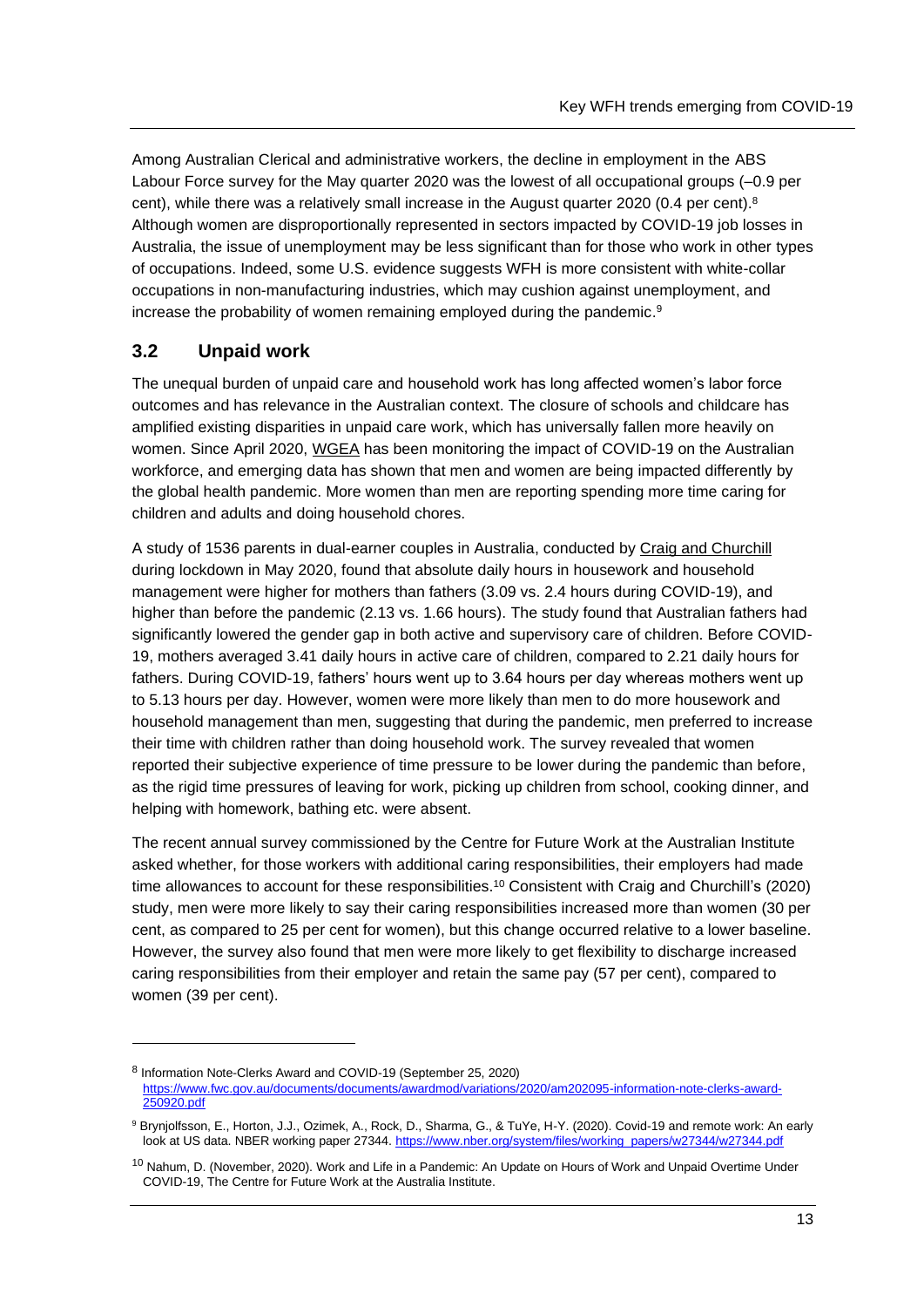According to [UNICEF,](https://blogs.unicef.org/evidence-for-action/caring-in-the-time-of-covid-19-gender-unpaid-care-work-and-social-protection/) the COVID-19 crisis has exacerbated the gender gap around unpaid care work globally. For example, according to an April 2020 survey of 1025 partnered, different-sex US parents conducted by [Carlson, Petts and Pepin,](https://www.google.com/url?sa=t&rct=j&q=&esrc=s&source=web&cd=&ved=2ahUKEwjXvpCissTsAhWGwTgGHVxLD3EQFjAAegQIBRAC&url=https%3A%2F%2Fosf.io%2Fpreprints%2Fsocarxiv%2Fjy8fn%2Fdownload&usg=AOvVaw28AA6Pe_pv_X-2jSXkCPex) it was seen as a mother's responsibility to find and create educational content for children. This increases women's workload on top of existing childcare and housework responsibilities. Homeschooling has become a new domestic task for many families in the time of COVID-19 and has mostly fallen on women's shoulders.

Preliminary findings from the [Swinburne University](https://workflex.solutions/research) survey found that while WFH during lockdown, women were also more likely than men:

- to feel too tired after work to enjoy the things they would like to do at home; and
- to experience an increase in anxiety, as a result of COVID-19.

It is reasonable to postulate that the increased time women spend on unpaid care work could have contributed to women experiencing greater tiredness and increased anxiety.

#### **3.3 Domestic violence**

An [Australian Institute of Criminology](https://www.aic.gov.au/sites/default/files/2020-07/sb28_prevalence_of_domestic_violence_among_women_during_covid-19_pandemic.pdf) online survey of 15 000 Australian women, conducted during May 2020, found that the prevalence of domestic violence by a current or former cohabiting partner had increased. This study found that the COVID-19 pandemic coincided with the start of domestic violence for many women. Of those women who had experienced either physical or sexual violence from a former or current cohabitating partner prior to February 2020, 53 per cent reported an increase in frequency or severity (see Chart 12). Alarmingly, the survey found 47 per cent of women who had experienced coercive control before and/or after February 2020, said the abuse had increased in frequency or severity. The [Australian Institute of Criminology](https://www.aic.gov.au/sites/default/files/2020-07/sb28_prevalence_of_domestic_violence_among_women_during_covid-19_pandemic.pdf) statistical bulletin identified a range of contributing factors for this increase and the severity of domestic violence during the pandemic, including:

- victims and offenders spending more time together;
- increased social isolation and decreased social movement, which may restrict avenues for women to seek help;
- increased situational stressors associated with domestic violence (e.g. financial stress and job insecurity);
- offenders feeling out of control due to situational factors and using violence and abuse as a means of creating a sense of control; and
- increased alcohol consumption among domestic violence perpetrators.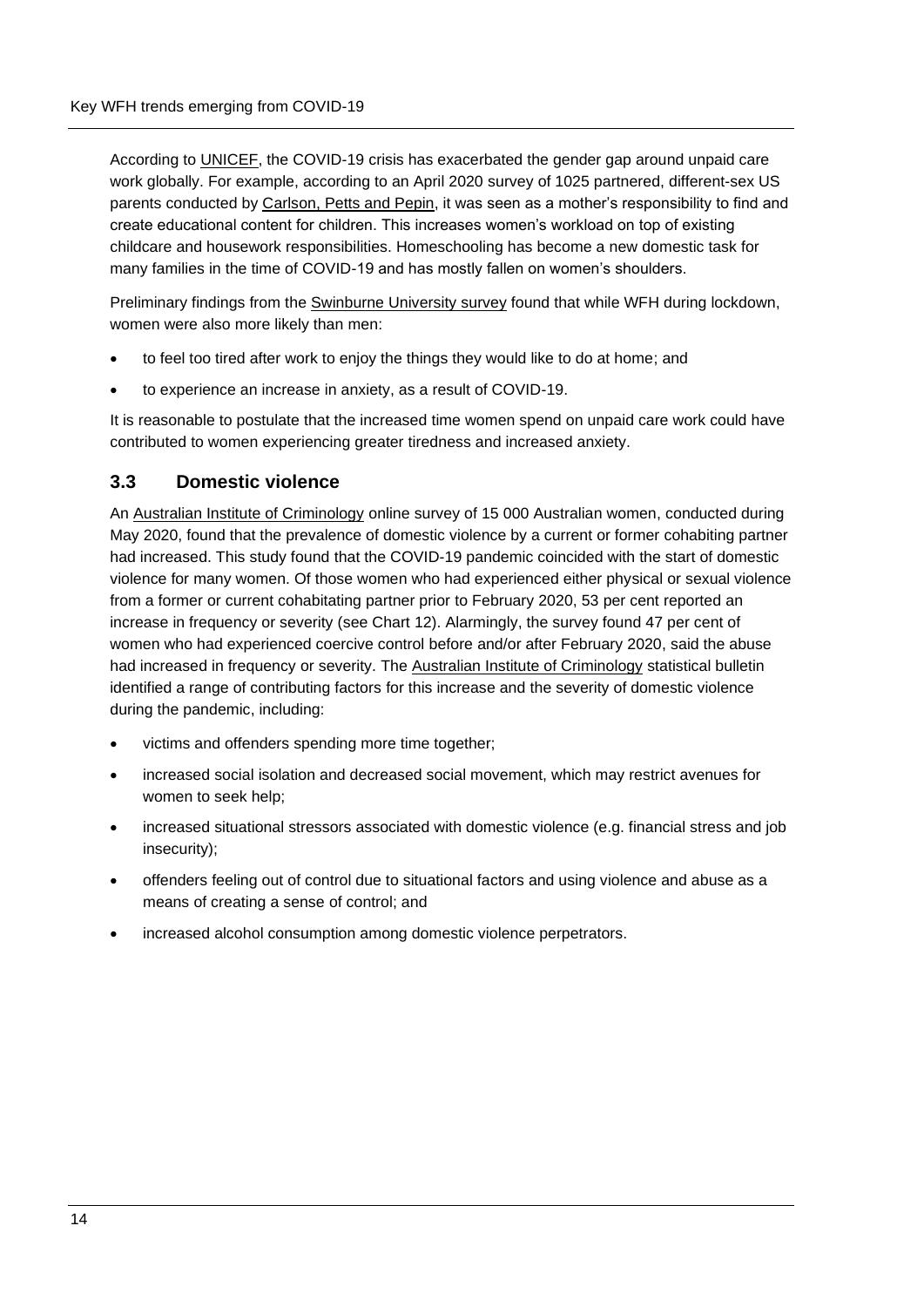

<span id="page-19-0"></span>

Note: Changes in the frequency or severity of physical or sexual violence or coercive control among women who had experienced prior domestic violence, by type of violence experienced in the last three months (weighted data, %).

#### Source: [Australian Institute of Criminology](https://www.aic.gov.au/sites/default/files/2020-07/sb28_prevalence_of_domestic_violence_among_women_during_covid-19_pandemic.pdf)

An implication of this finding is that women should have some degree of choice as to whether they work from home.

## **3.4 Childcare**

When it became apparent that many frontline workers were women who would be unable to work without childcare, the [Federal Government](https://www.aph.gov.au/About_Parliament/Parliamentary_Departments/Parliamentary_Library/FlagPost/2020/April/Coronavirus_response-Free_child_care) announced on 2 April 2020 that any family whose children are enrolled in an approved child care service which remains operating, will be able to access fee-free child care. According to a 2016 article in the [Social Policy and Administration](https://onlinelibrary.wiley.com/doi/abs/10.1111/spol.12250)  [Journal,](https://onlinelibrary.wiley.com/doi/abs/10.1111/spol.12250) Australian childcare is amongst the most expensive in the world (nearly five times the European average), so this intervention was welcomed. Free childcare was available from 6 April 2020 until 28 June 2020.

However, according to a May–June 2020 [AIFS survey](https://aifs.gov.au/sites/default/files/publication-documents/covid-19-survey-report_1_early_findings_0.pdf) of 7306 Australians, the adjustment to unprecedented lockdown restrictions and social distancing measures (particularly in Victoria), has meant informal care via grandparents and family networks has often been unavailable (32 per cent of parents used grandparent or other informal care before COVID-19 and 9 per cent during), and many parents WFH have been struggling to reconcile their job and care responsibilities.

## **3.5 Time parents spent on activities with children**

The restrictions in place across Australia in response to the pandemic have meant families are spending much more time together and parents are doing more with their children. Remote learning was introduced for many children and across Australia parents had to help their children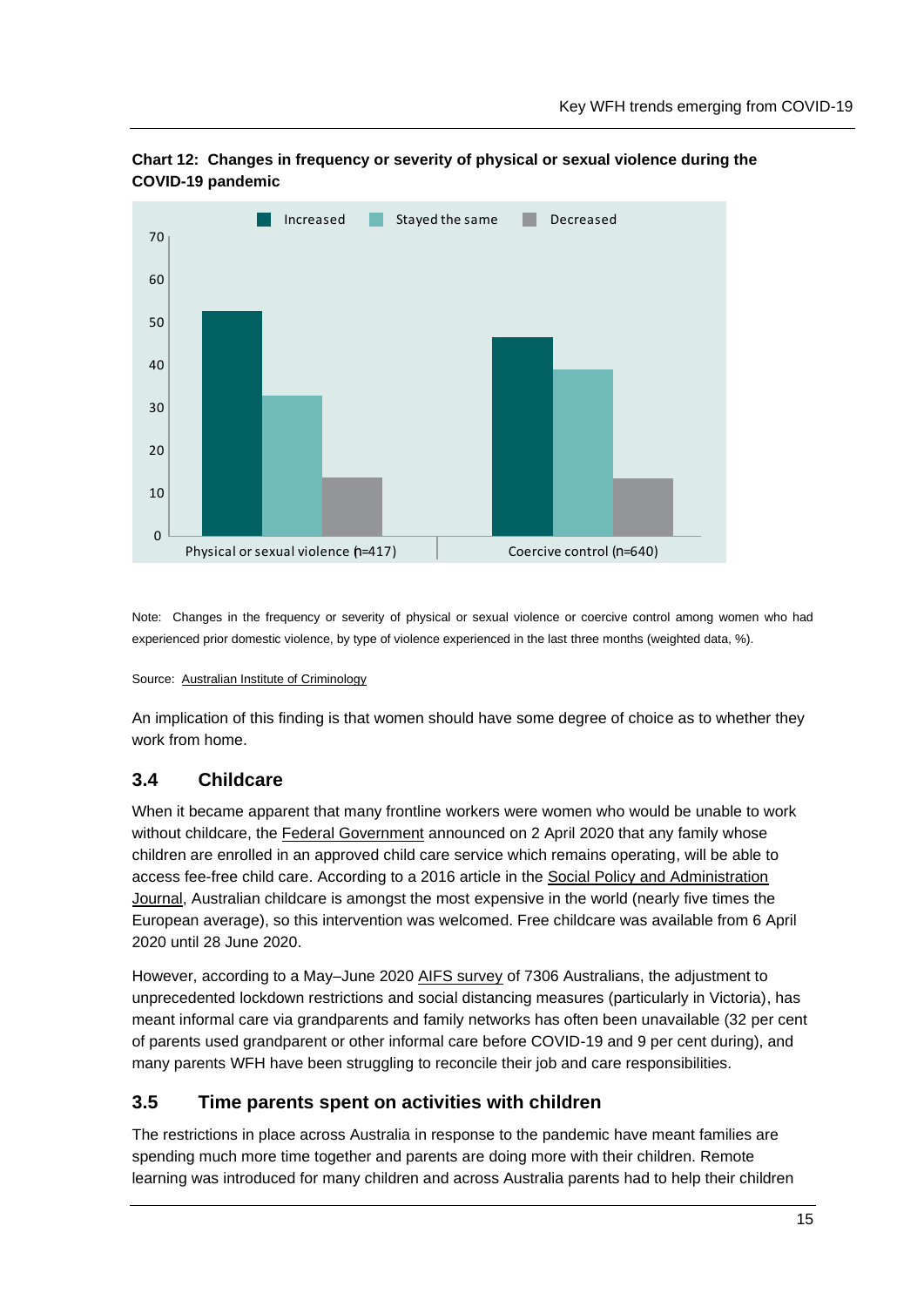with their school lessons. An [AIFS survey](https://aifs.gov.au/sites/default/files/publication-documents/covid-19-survey-report_1_early_findings_0.pdf) found that many fathers are WFH more, or working reduced hours, and are available to spend more time with their children than usual. More than sixin-ten (61 per cent) fathers reported spending more time helping with learning and schoolwork in response to the pandemic.

<span id="page-20-0"></span>**Chart 13: How the pandemic affected how much time parents spent on activities with children**



Note: The balance of each bar is the percentage who said this activity was not applicable.

Source: [Australian Institute for Family Studies](https://aifs.gov.au/sites/default/files/publication-documents/covid-19-survey-report_1_early_findings_0.pdf)

## 4 Health and wellbeing

[Mental health](https://www.afr.com/topic/mental-health-5zo) and [wellbeing](https://www.afr.com/topic/wellbeing-63y) will be one of the major issues facing leaders in the post-pandemic world, according to a June 2020 survey of 34 000 Australian and New Zealanders by employee engagement company [Peakon,](https://www.afr.com/work-and-careers/careers/this-issue-could-define-post-pandemic-leadership-20200604-p54zbh) and interviews with CEOs featured in the [Harvard Business Review](https://hbr.org/2020/05/lead-your-team-into-a-post-pandemic-world) in May 2020.

#### **4.1 Mental health**

The August 2020 [ABS Household Impacts of COVID-19](https://www.abs.gov.au/statistics/people/people-and-communities/household-impacts-covid-19-survey/aug-2020) survey captured information on emotional and mental wellbeing which found that:

- almost half (46 per cent) felt nervous at least some of the time;
- two in five (41 per cent) felt restless or fidgety at least some of the time;
- two in five (41 per cent) felt everything was an effort at least some of the time;
- one in four (24 per cent) felt hopeless at least some of the time;
- one in six (17 per cent) felt so depressed that nothing could cheer them up at least some of the time; and
- one in six (16 per cent) felt worthless at least some of the time.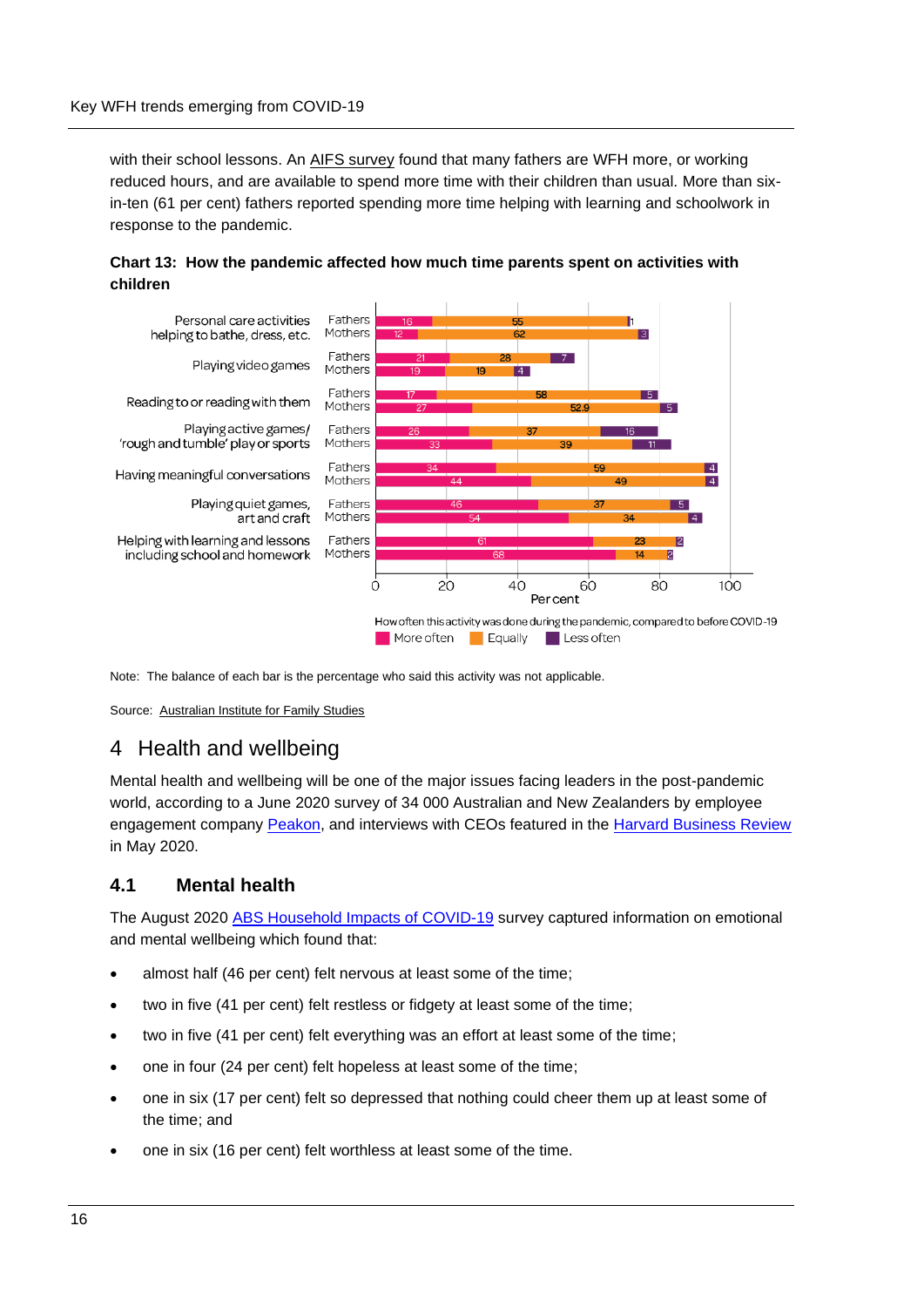The October Household Impacts of COVID-19 Survey<sup>11</sup> found more Australians reported experiencing one or more personal stressors in the last four weeks due to COVID-19 during October 2020 (38 per cent) compared with June 2020 (24 per cent). Specifically, loneliness was the most commonly reported personal stressor due to the impact of COVID-19 experienced in the last four weeks. Twice as many Australians reported experiencing loneliness as a source of personal stress in October compared with June (19 per cent compared with 9 per cent). A similar proportion of people reported experiencing loneliness in April 2020 (22 per cent).

At the time of the October survey, most states and territories were in later stages of easing restrictions, with the exception of Victoria, where strong restrictions were in place after the second wave of COVID-19 emerged from mid-June 2020. It is not surprising that Victorians reported larger differences in personal stressors experienced than the rest of Australia. One in two (49 per cent) people in Victoria reported experiencing one or more of the selected personal stressors in October 2020 due to COVID-19 (compared with one in three (34 per cent) in the rest of Australia).

While the above information is not specifically related to WFH, it does indicate that many Australians were experiencing feelings associated with poor emotional and mental wellbeing during the pandemic and lockdown conditions were likely to exacerbate these issues.

The [MJA](https://www.mja.com.au/journal/2020/mental-health-people-australia-first-month-covid-19-restrictions-national-survey) conducted an online survey of 13,829 adult Australian residents, between April and May 2020, which sought to identify mental health changes in comparison with pre-pandemic levels.<sup>12</sup> The report found that:

- clinically significant depressive symptoms were reported by 27.6 per cent of respondents, which is more than six times higher than Australian rates for 2015 (3.7 per cent);
- anxiety was reported by 24.5 per cent of respondents, well above rates found in an earlier American survey (16.97 per cent);
- however, more than half of survey respondents were optimistic, a result driven by those with no direct experience with COVID-19, no job loss, and not finding restrictions too difficult.

In August 2020, the Victorian government announced a \$59.7m funding boost for mental health services,<sup>13</sup> noting that:

- there had been a 33 per cent increase from 2019 in young people presenting to emergency departments for intentional self-harm, and a 10 per cent increase for all adults;
- there was a 19 per cent increase in presentations for urgent and emergency medical services over a six-week period; and
- there was a 29 per cent increase in the demand for mental health support by telephone.

<sup>11</sup> ABS 'Household Impacts of COVID-19', *October 2020*  <https://www.abs.gov.au/statistics/people/people-and-communities/household-impacts-covid-19-survey/oct-2020>

 $12$  Mental health of people in Australia in the first month of COVID-19 restrictions: A national survey. <https://www.mja.com.au/journal/2020/mental-health-people-australia-first-month-covid-19-restrictions-national-survey>

 $13$  Mental health system to get funding boost as Victorians struggle under weight of coronavirus burden. [https://www.abc.net.au/news/2020-08-09/coronavirus-crisis-hitting-mental-health-of-victorians](https://www.abc.net.au/news/2020-08-09/coronavirus-crisis-hitting-mental-health-of-victorians-hard/12539152#:~:text=The%20Victorian%20Government%20will%20provide,the%20stress%20of%20the%20pandemic)[hard/12539152#:~:text=The%20Victorian%20Government%20will%20provide,the%20stress%20of%20the%20pandemic](https://www.abc.net.au/news/2020-08-09/coronavirus-crisis-hitting-mental-health-of-victorians-hard/12539152#:~:text=The%20Victorian%20Government%20will%20provide,the%20stress%20of%20the%20pandemic)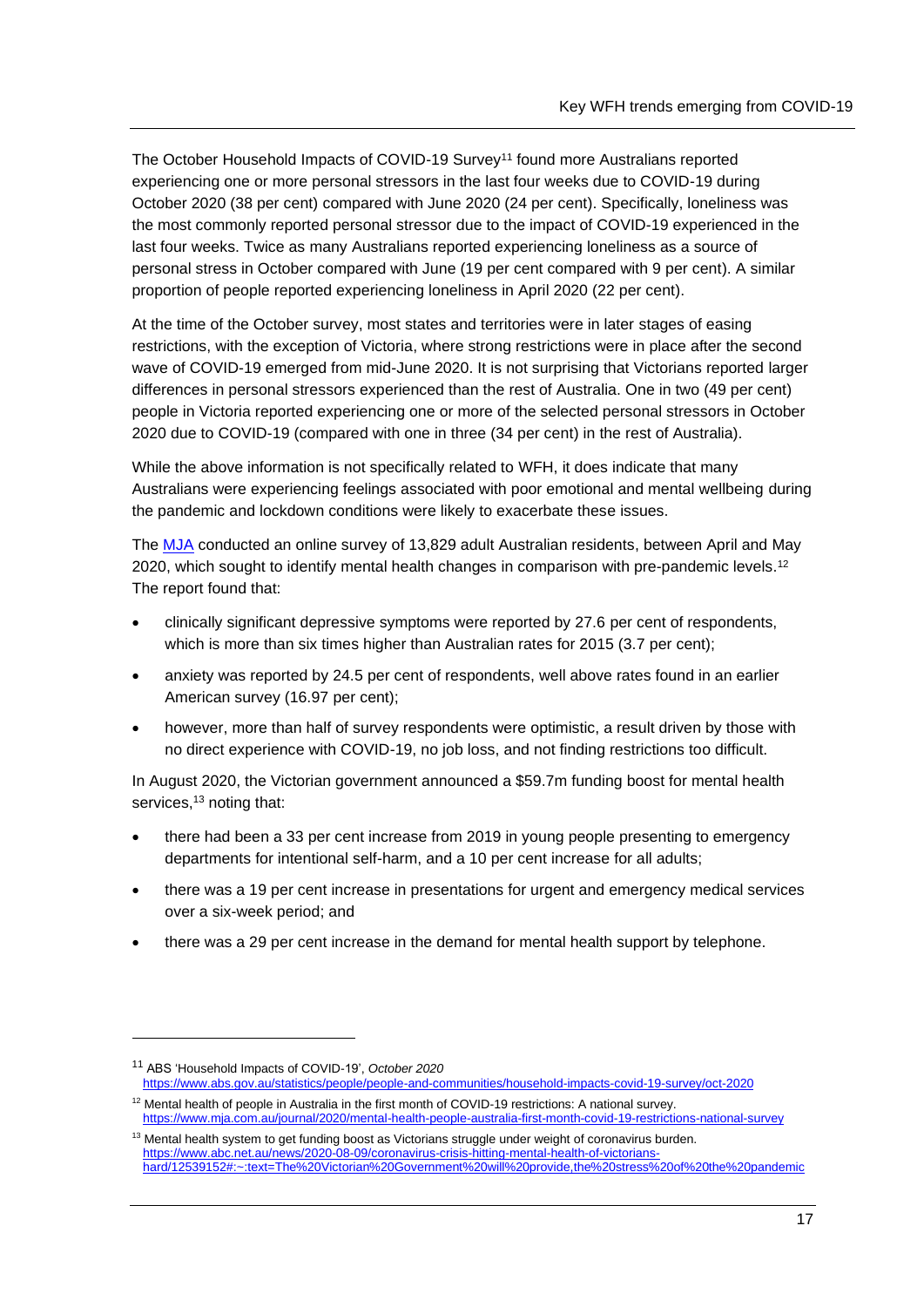In general, pre-pandemic studies of WFH suggest its effects are beneficial, as found in a metaanalysis of 46 earlier studies.<sup>14</sup> The meta-analysis found WFH improved perceived autonomy and job satisfaction, reduced work-family conflict and turnover intentions, and reduced role stress. A crucial difference in the current period is that WFH arrangements are often involuntary, unplanned and all-encompassing, in the sense that physical workplaces became inaccessible and there was a lack of flexibility in terms of where work tasks could be performed. Hence, COVID-19 related WFH may be creating disadvantages which did not exist in the past and will disappear in the future.

The mental health results presented above suggest as much. Similarly, a recent poll of 2000 United States (US) teleworkers found 56 per cent reporting increased work stress and 62 per cent feeling pressured by their employer to work longer hours than previously, including being available in nonstandard working hours.<sup>15</sup> Another survey, of 1000 office workers split across the US and four European nations, found one in three employees reporting reduced morale, being distracted during the work day, and stressed out at work due to WFH, while a survey of almost 4000 employees and business leaders in Australia and 10 other nations found work hours either increasing or staying the same due to WFH.<sup>16</sup>

Respondents in the [Swinburne](https://workflex.solutions/research) University survey were also asked whether they had experienced an increase in anxiety due to COVID-19. Only 15.5 per cent reported no increase in anxiety, suggesting it is or was a severe problem.



#### <span id="page-22-0"></span>**Chart 14: Have you experienced an increase in anxiety, as a result of COVID-19?**

Source: [Swinburne University of Technology, May](https://workflex.solutions/research) 2020

<sup>&</sup>lt;sup>14</sup> The good, the bad, and the unknown about telecommuting: Meta-analysis of psychological mediators and individual consequences. [https://goal-lab.psych.umn.edu/orgpsych/readings/10.%20Work-](https://goal-lab.psych.umn.edu/orgpsych/readings/10.%20Work-Life%20Balance/Gajendran%20&%20Harrison%20(2007).pdf)[Life%20Balance/Gajendran%20&%20Harrison%20\(2007\).pdf](https://goal-lab.psych.umn.edu/orgpsych/readings/10.%20Work-Life%20Balance/Gajendran%20&%20Harrison%20(2007).pdf)

<sup>&</sup>lt;sup>15</sup> The stress of working from home is getting to most Americans[. https://nypost.com/2020/09/03/the-stress-of-working-from](https://nypost.com/2020/09/03/the-stress-of-working-from-home-is-getting-to-most-americans/)[home-is-getting-to-most-americans/](https://nypost.com/2020/09/03/the-stress-of-working-from-home-is-getting-to-most-americans/)

<sup>&</sup>lt;sup>16</sup> WFH has left workers feeling abandoned. So they're making their own plans for the future instead. [https://www-zdnet](https://www-zdnet-com.cdn.ampproject.org/c/s/www.zdnet.com/google-amp/article/wfh-has-left-workers-feeling-abandoned-so-theyre-making-their-own-plans-for-the-future-instead/)[com.cdn.ampproject.org/c/s/www.zdnet.com/google-amp/article/wfh-has-left-workers-feeling-abandoned-so-theyre](https://www-zdnet-com.cdn.ampproject.org/c/s/www.zdnet.com/google-amp/article/wfh-has-left-workers-feeling-abandoned-so-theyre-making-their-own-plans-for-the-future-instead/)[making-their-own-plans-for-the-future-instead/](https://www-zdnet-com.cdn.ampproject.org/c/s/www.zdnet.com/google-amp/article/wfh-has-left-workers-feeling-abandoned-so-theyre-making-their-own-plans-for-the-future-instead/)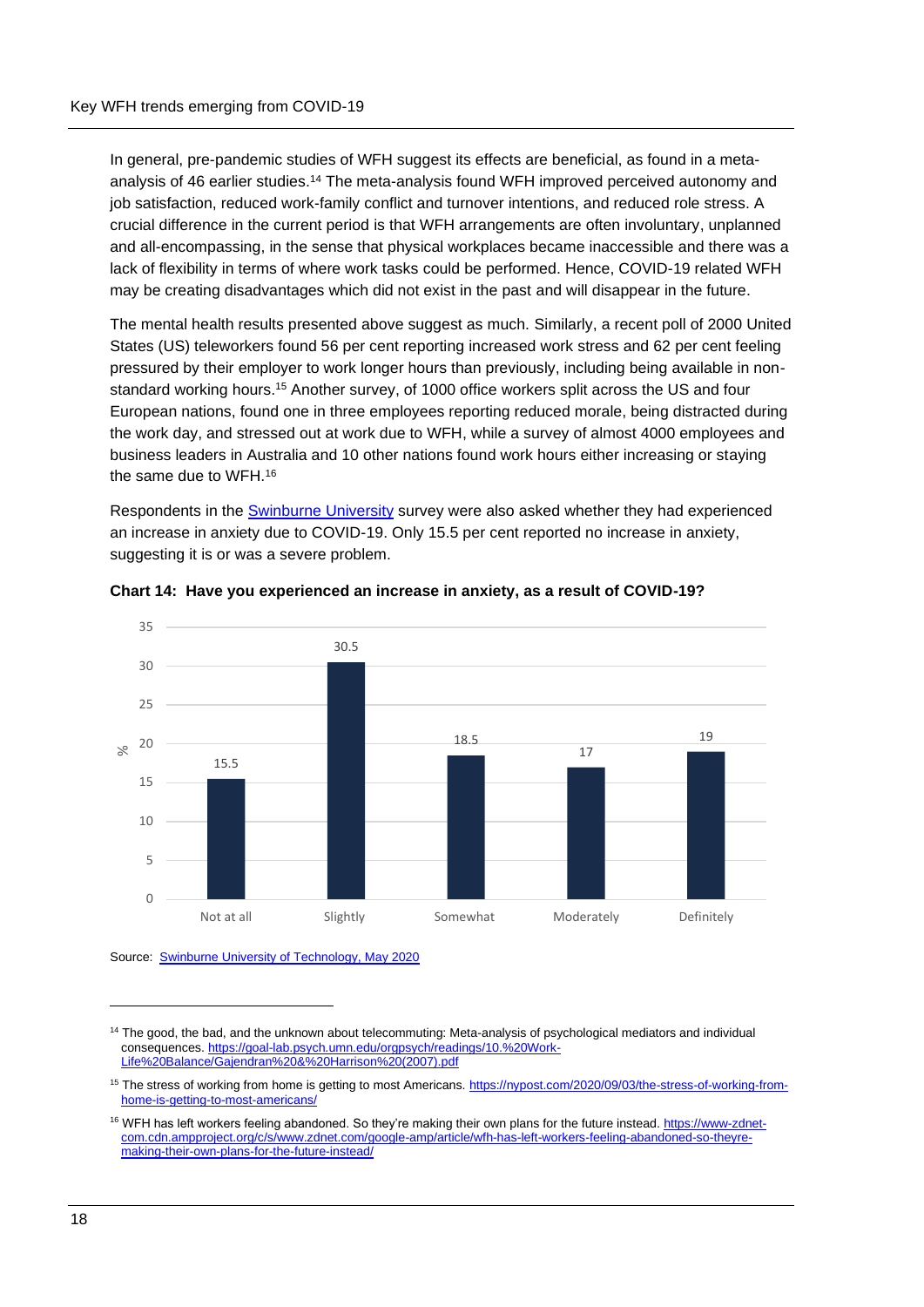Given this question was asked directly in terms of COVID-19, we cannot attribute increasing anxiety to WFH *per se.* 

An important response to these new sources of work stress is to provide greater structure to both work and non-work time.<sup>17</sup> A recent survey by SAP ANZ, reported in the Australian Financial [Review,](https://www.afr.com/work-and-careers/careers/this-issue-could-define-post-pandemic-leadership-20200604-p54zbh)<sup>18</sup> describes how they run online events—ranging from yoga sessions to virtual happy hours—to help staff stay connected and engaged.

## **4.2 Wellbeing**

The Commonwealth Department of Health has provided a guide for people to look after their wellbeing and mental health while WFH which includes looking after one's physical health, staying connected, developing routines, taking breaks, reaching out to others, and seeking support.<sup>19</sup> The Swinburne University study provides insight into a range of wellbeing factors.

Nearly 50 per cent of those surveyed were taking 3–5 breaks per day.



<span id="page-23-0"></span>**Chart 15: Number of breaks taken per day whilst WFH during COVID-19**

#### Source: [Swinburne University of Technology, May 2020](https://workflex.solutions/research)

Participants in the Swinburne University survey were also asked how often they were exercising per week, for a minimum of 30 minutes, whilst working from home during COVID-19. Similarly, over 60 per cent of the sample were exercising either every day or up to 3–4 days per week.

<sup>&</sup>lt;sup>17</sup> 'Make your bed' to get through lockdown: Deputy Chief medical officers[. https://www.smh.com.au/politics/federal/make](https://www.smh.com.au/politics/federal/make-your-bed-to-get-through-lockdown-deputy-chief-medical-officer-20200908-p55tms.html)[your-bed-to-get-through-lockdown-deputy-chief-medical-officer-20200908-p55tms.html](https://www.smh.com.au/politics/federal/make-your-bed-to-get-through-lockdown-deputy-chief-medical-officer-20200908-p55tms.html)

<sup>&</sup>lt;sup>18</sup> Boddy, N. (2020). Employee wellbeing could define post-pandemic leadership., Australian Financial Review June 24 <https://www.afr.com/work-and-careers/careers/this-issue-could-define-post-pandemic-leadership-20200604-p54zbh>

<sup>&</sup>lt;sup>19</sup> Looking after your mental health during coronavirus (COVID-19) restrictions [https://www.health.gov.au/news/health](https://www.health.gov.au/news/health-alerts/novel-coronavirus-2019-ncov-health-alert/ongoing-support-during-coronavirus-covid-19/looking-after-your-mental-health-during-coronavirus-covid-19-restrictions)[alerts/novel-coronavirus-2019-ncov-health-alert/ongoing-support-during-coronavirus-covid-19/looking-after-your-mental](https://www.health.gov.au/news/health-alerts/novel-coronavirus-2019-ncov-health-alert/ongoing-support-during-coronavirus-covid-19/looking-after-your-mental-health-during-coronavirus-covid-19-restrictions)[health-during-coronavirus-covid-19-restrictions](https://www.health.gov.au/news/health-alerts/novel-coronavirus-2019-ncov-health-alert/ongoing-support-during-coronavirus-covid-19/looking-after-your-mental-health-during-coronavirus-covid-19-restrictions)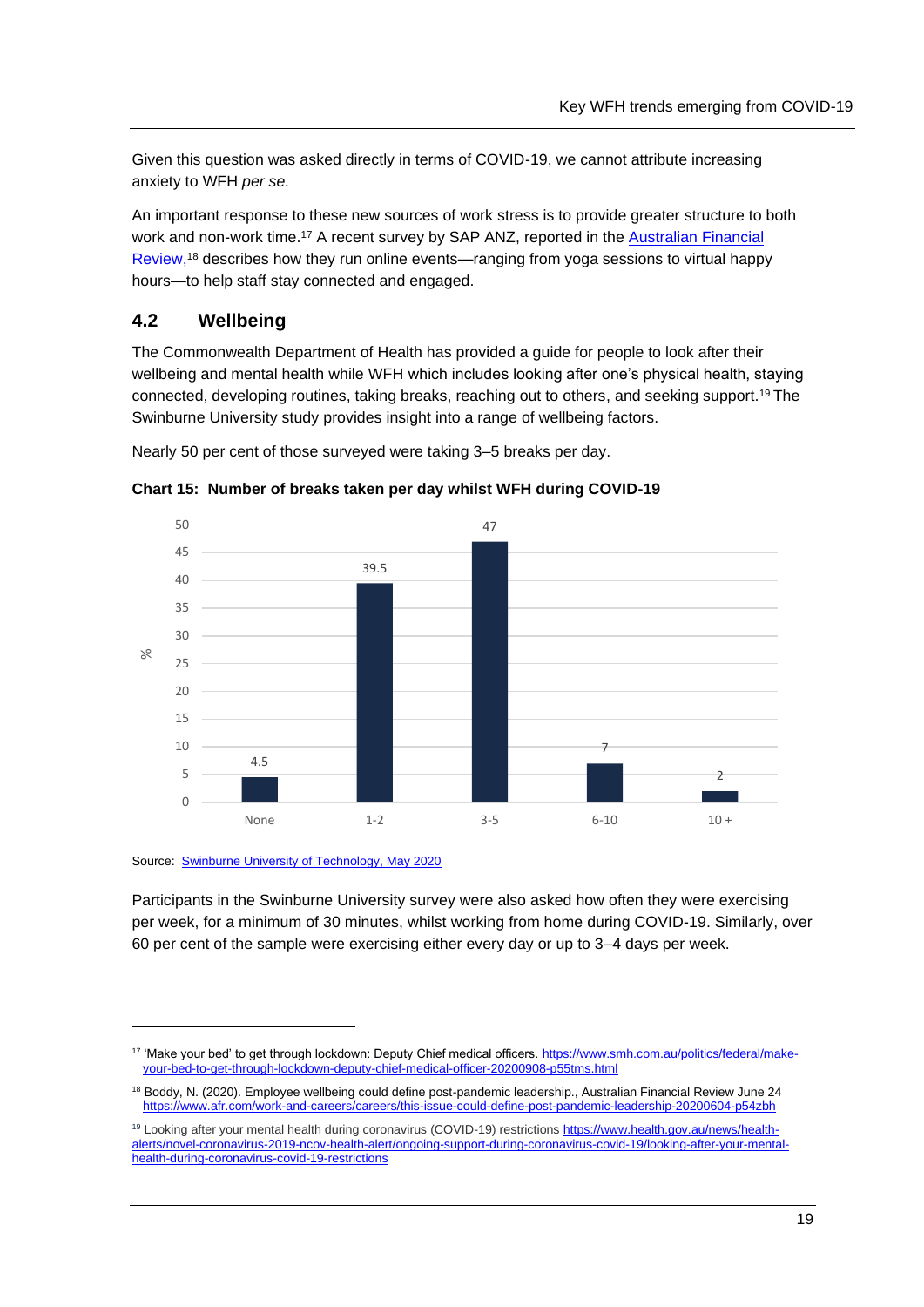

<span id="page-24-0"></span>

Source: [Swinburne University of Technology, May](https://workflex.solutions/research) 2020

#### **4.3 Home offices**

Not everyone's experience of WFH is the same. A recent survey by software giant SAP ANZ, reported in the [Australian Financial Review](https://www.afr.com/work-and-careers/careers/this-issue-could-define-post-pandemic-leadership-20200604-p54zbh)<sup>20</sup> found that while employee morale was positive overall, there were barriers to working from home for staff. One in four (26 per cent) said they did not have a computer desk, one quarter said they had problems connecting to internet networks at home, 23 per cent said they had limited private space, and one in five said they did not have an external monitor. Some employees do not have a dedicated space at home and feel embarrassed about the room they work in.

Participants in the **[Swinburne](https://workflex.solutions/research)** University survey were also asked to what extent their manager/supervisor/organisation had provided them with guidelines on how to set up their home workstation correctly. Just under 40 per cent of respondents received guidelines to a significant extent or comprehensively, and more than three in ten (31.5 per cent) received no guidelines.

<sup>&</sup>lt;sup>20</sup> Boddy, N. (2020). *Employee wellbeing could define post-pandemic leadership*, Australian Financial Review 24 June.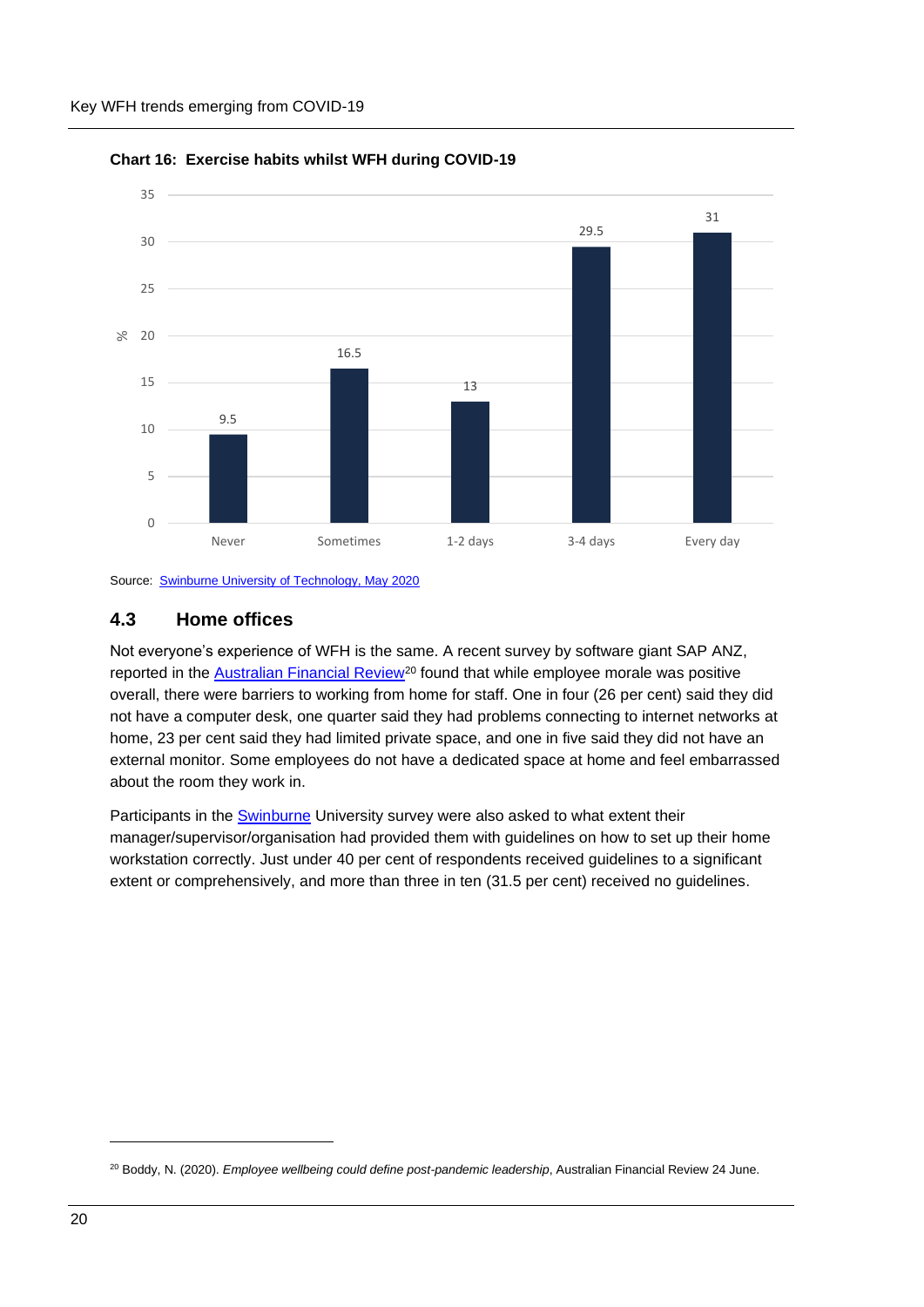

<span id="page-25-0"></span>**Chart 17: Management guidelines for WFH setup**

Source: [Swinburne University of Technology, May](https://workflex.solutions/research) 2020

Other participants in the [SAP ANZ](https://www.afr.com/work-and-careers/careers/this-issue-could-define-post-pandemic-leadership-20200604-p54zbh)<sup>21</sup> study reported that they lived with elderly parents with dementia, so needed to keep their cameras switched off because their parents could be unpredictable. Not all employees are sitting in front of a lovely bookshelf, or in a quiet peaceful space, and thus might feel uncomfortable about putting their Zoom camera on, prefer to use a fake background, or remain on mute during meetings because of home distractions.

WFH during the pandemic raises the issue of the availability of an appropriate and safe place from which to perform work. The recent Centre for Future Work report found 77 per cent of those working at home indicated that they had an appropriate and safe workspace at home<sup>22</sup>. However, 14 per cent of those working from home indicated that their home workspace was not appropriate and/or not safe; and the remaining 8 per cent did not know or were not sure. Under the Commonwealth Work Health and Safety Act 2011 (and equivalent state legislation), the employer has a duty of care to protect the health and safety of their employees regardless of the location of employment. Thus, employers have an obligation to ensure the significant group of home workers who were not able to confirm that their workspace was secure are informed and supported in improving their physical arrangements.

## 5 Conclusions

As the COVID-19 pandemic spread in the early months of 2020, the Australian government, like many other countries, initially sought to contain the pandemic in large measure by supporting WFH. As a result, around one-third of all Australian employees were WFH by June 2020, and that figure has been fairly steady since, with 33 per cent of employees reporting mainly WFH as of September 2020. Further, results from the Swinburne University of Technology survey found both managers

<sup>21</sup> Boddy, N. (2020). *Employee wellbeing could define post-pandemic leadership*, Australian Financial Review 24 June.

<sup>&</sup>lt;sup>22</sup> Nahum, D. (November, 2020). Work and Life in a Pandemic: An Update on Hours of Work and Unpaid Overtime Under COVID-19, The Centre for Future Work at the Australia Institute.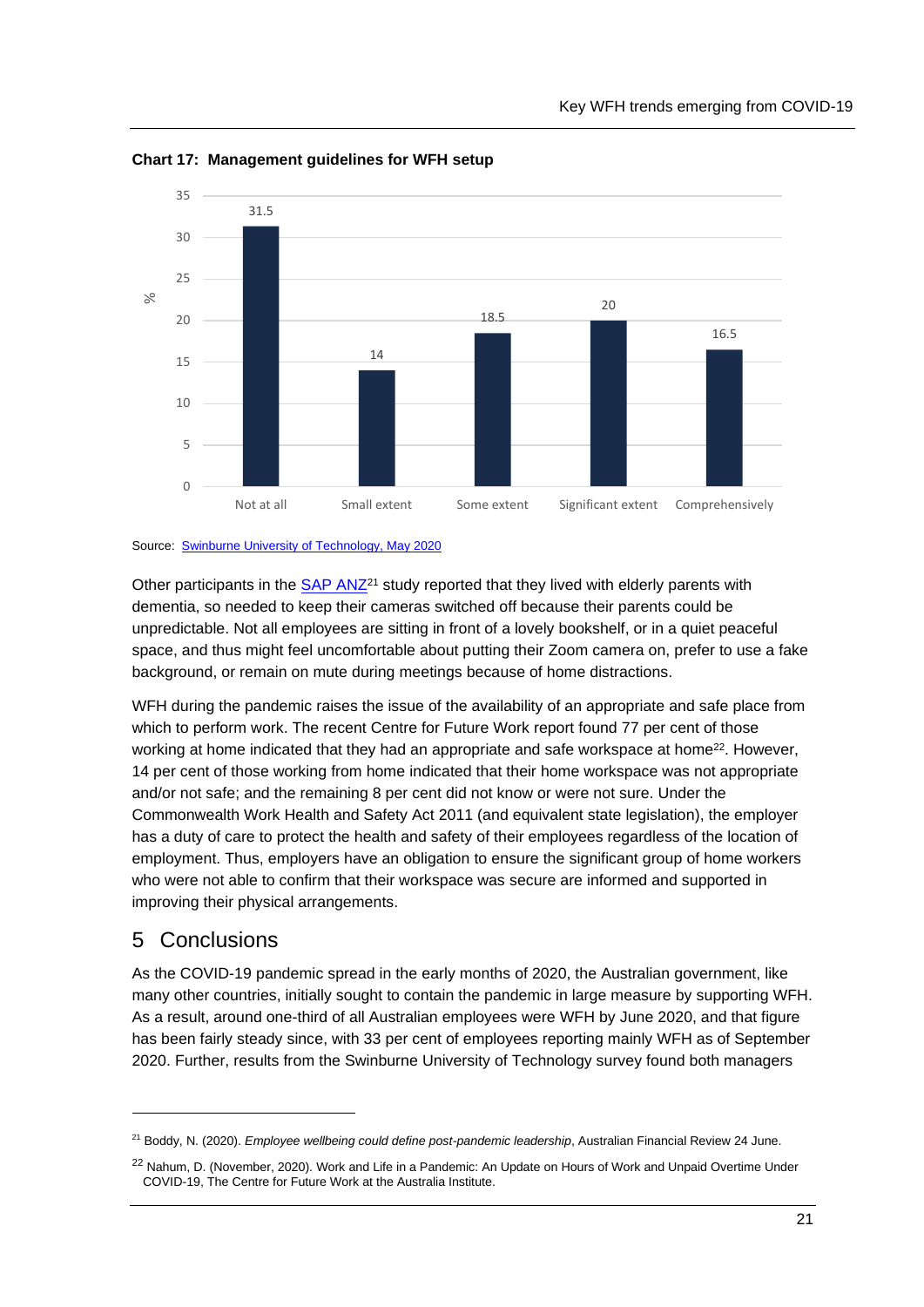and employees holding expectations of a permanent increase in WFH as a result of recent experiences.

WFH tends to be concentrated in occupations and industries which fit remote working generally: white collar jobs, and non-manufacturing industries. Women were also slightly more likely to WFH, and furloughs and job loss may have occurred less frequently where WFH was effective.

According to the Swinburne University of Technology survey, formal WFH policies among the sample of WFH workers increased from 60 per cent to 78 per cent coverage. That finding is also consistent with a permanent increase in WFH.

Given that much recent WFH was involuntary and combined with lockdown restrictions and other commitments (such as home schooling), it is not surprising that challenges were common. The [Swinburne University of Technology survey](https://workflex.solutions/research) indicated that almost half of respondents faced 'blurring' of the boundary between work and home life, approximately two-in-five faced distractions at home during work, and more than one-third had trouble switching off after work and staying motivated.

However, the same survey found that many employees also recognised a number of benefits of WFH, including the lack of commute, greater flexibility, and financial savings. Those benefits would likely continue indefinitely under long-term WFH and may enable employers to utilise WFH to attract a broader pool of prospective employees.

Much of the evidence covered in this report suggests that WFH during the COVID-19 lockdown had negative effects for gender equity. It suggests that women's burden of unpaid work (in addition to paid work) increased during the lockdown, particularly in terms of housework, but also for fathers and mothers providing expanded time for home schooling. The latter should have eased after restrictions were lifted and children returned to school, but there is little evidence to suggest that gender equality in housework will. Most troubling is the increase in domestic violence. Although we hope that the lifting of restrictions will reduce the prevalence of domestic violence, there is some possibility that continued WFH at expanded levels in the future may be linked to domestic violence.

In general, the lockdowns were associated with a significant deterioration in mental health, including increases in anxiety, depression, and self-harm. Some research suggests that work stress may also have increased and, to the extent that stress is related to WFH, WFH itself may have contributed to poor mental health. However, many employees reported that WFH during COVID-19 enabled them to exercise regularly, and there was a sense that other challenges would ease once lockdown conditions were removed.

In conclusion, there is evidence that continued heavy reliance on WFH will be more effective for all involved if: a) employees have sufficient resources in the home and structure and guidance from employers in terms of a WFH policy; b) work schedules are such that most employees are not oncall 24/7 at a minimum, or have relatively fixed hours; and c) WFH is voluntary for employees. With these conditions in place, the results included in this report suggest that many employers, employees, and their families, would likely benefit from WFH in the future.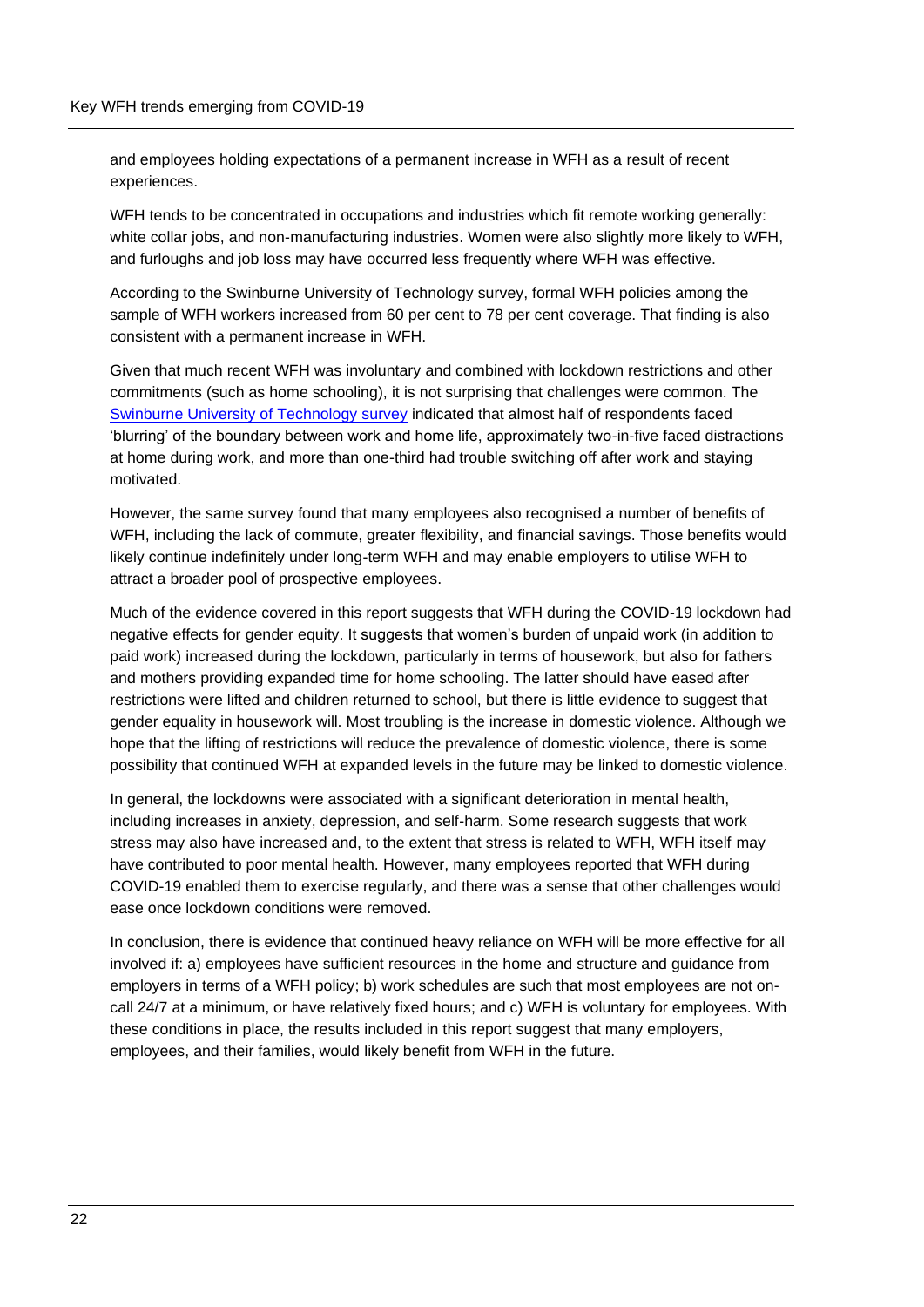## 6 References

Australian Bureau of Statistics, 2020, 'Business Indicators, Business Impacts of COVID-19', *September 2020*. [https://www.abs.gov.au/statistics/economy/business-indicators/business](https://www.abs.gov.au/statistics/economy/business-indicators/business-indicators-business-impacts-covid-19/sep-2020)[indicators-business-impacts-covid-19/sep-2020](https://www.abs.gov.au/statistics/economy/business-indicators/business-indicators-business-impacts-covid-19/sep-2020) 

Australian Bureau of Statistics, 2020, 'Business Indicators, Business Impacts of COVID-19', *October 2020*. [https://www.abs.gov.au/statistics/people/people-and-communities/household](https://www.abs.gov.au/statistics/people/people-and-communities/household-impacts-covid-19-survey/oct-2020)[impacts-covid-19-survey/oct-2020](https://www.abs.gov.au/statistics/people/people-and-communities/household-impacts-covid-19-survey/oct-2020)

Australian Bureau of Statistics, 2020, 'Household Impacts of COVID-19', *September 2020.*  [https://www.abs.gov.au/statistics/people/people-and-communities/household-impacts-covid-19](https://www.abs.gov.au/statistics/people/people-and-communities/household-impacts-covid-19-survey/sep-2020) [survey/sep-2020](https://www.abs.gov.au/statistics/people/people-and-communities/household-impacts-covid-19-survey/sep-2020)

Australian Bureau of Statistics, 2020, 'Household Impacts of COVID-19', *October 2020.*  [https://www.abs.gov.au/statistics/people/people-and-communities/household-impacts-covid-19](https://www.abs.gov.au/statistics/people/people-and-communities/household-impacts-covid-19-survey/latest-release) [survey/latest-release](https://www.abs.gov.au/statistics/people/people-and-communities/household-impacts-covid-19-survey/latest-release)

Australian Government Department of Health, 2020, 'Looking after your mental health during coronavirus (COVID-19) restrictions.' [https://www.health.gov.au/news/health-alerts/novel](https://www.health.gov.au/news/health-alerts/novel-coronavirus-2019-ncov-health-alert/ongoing-support-during-coronavirus-covid-19/looking-after-your-mental-health-during-coronavirus-covid-19-restrictions)[coronavirus-2019-ncov-health-alert/ongoing-support-during-coronavirus-covid-19/looking-after](https://www.health.gov.au/news/health-alerts/novel-coronavirus-2019-ncov-health-alert/ongoing-support-during-coronavirus-covid-19/looking-after-your-mental-health-during-coronavirus-covid-19-restrictions)[your-mental-health-during-coronavirus-covid-19-restrictions](https://www.health.gov.au/news/health-alerts/novel-coronavirus-2019-ncov-health-alert/ongoing-support-during-coronavirus-covid-19/looking-after-your-mental-health-during-coronavirus-covid-19-restrictions)

Boddy, N 2020. 'Employee wellbeing could define post-pandemic leadership', *Australian Financial Review* June 24 [https://www.afr.com/work-and-careers/careers/this-issue-could-define-post](https://www.afr.com/work-and-careers/careers/this-issue-could-define-post-pandemic-leadership-20200604-p54zbh)[pandemic-leadership-20200604-p54zbh](https://www.afr.com/work-and-careers/careers/this-issue-could-define-post-pandemic-leadership-20200604-p54zbh)

Brynjolfsson, E, Horton, JJ, Ozimek, A, Rock, D, Sharma, G, & TuYe, H-Y 2020, 'Covid-19 and remote work: An early look at US data', *NBER working paper* 27344. [https://www.nber.org/system/files/working\\_papers/w27344/w27344.pdf](https://www.nber.org/system/files/working_papers/w27344/w27344.pdf)

Catalyst 2020, 'Covid-19's detrimental effect on gender equality: Quick take.' *August 19, 2020*. <https://www.catalyst.org/research/covid-19s-detrimental-effect-on-gender-equality-quick-take/>

Craig, L & Churchill, B (2020), 'Dual‐earner parent couples' work and care during COVID‐19', *Gender, Work & Organisation*, https://doi.org/10.1111/gwao.12497.

Dunlevie, J 2020, 'Mental health system to get funding boost as Victorians struggle under weight of coronavirus burden', *ABC News*. [https://www.abc.net.au/news/2020-08-09/coronavirus-crisis](https://www.abc.net.au/news/2020-08-09/coronavirus-crisis-hitting-mental-health-of-victorians-hard/12539152#:~:text=The%20Victorian%20Government%20will%20provide,the%20stress%20of%20the%20pandemic)[hitting-mental-health-of-victorians-](https://www.abc.net.au/news/2020-08-09/coronavirus-crisis-hitting-mental-health-of-victorians-hard/12539152#:~:text=The%20Victorian%20Government%20will%20provide,the%20stress%20of%20the%20pandemic)

[hard/12539152#:~:text=The%20Victorian%20Government%20will%20provide,the%20stress%20of](https://www.abc.net.au/news/2020-08-09/coronavirus-crisis-hitting-mental-health-of-victorians-hard/12539152#:~:text=The%20Victorian%20Government%20will%20provide,the%20stress%20of%20the%20pandemic) [%20the%20pandemic](https://www.abc.net.au/news/2020-08-09/coronavirus-crisis-hitting-mental-health-of-victorians-hard/12539152#:~:text=The%20Victorian%20Government%20will%20provide,the%20stress%20of%20the%20pandemic)

Fair Work Commission, 2020 'Information Note-Clerks Award and COVID-19.' *September 2020*  [https://www.fwc.gov.au/documents/documents/awardmod/variations/2020/am202095-information](https://www.fwc.gov.au/documents/documents/awardmod/variations/2020/am202095-information-note-clerks-award-250920.pdf)[note-clerks-award-250920.pdf](https://www.fwc.gov.au/documents/documents/awardmod/variations/2020/am202095-information-note-clerks-award-250920.pdf)

Fisher, JRW, Tran, TD, Hammarberg, K, Sastry, J, Nguyen, H, Rowe, H, Popplestone, S, Stocker, R, Stubber, C & Kirkman, M 2020, 'Mental health of people in Australia in the first month of COVID-19 restrictions: A national survey,' *The Medical Journal of Australia*